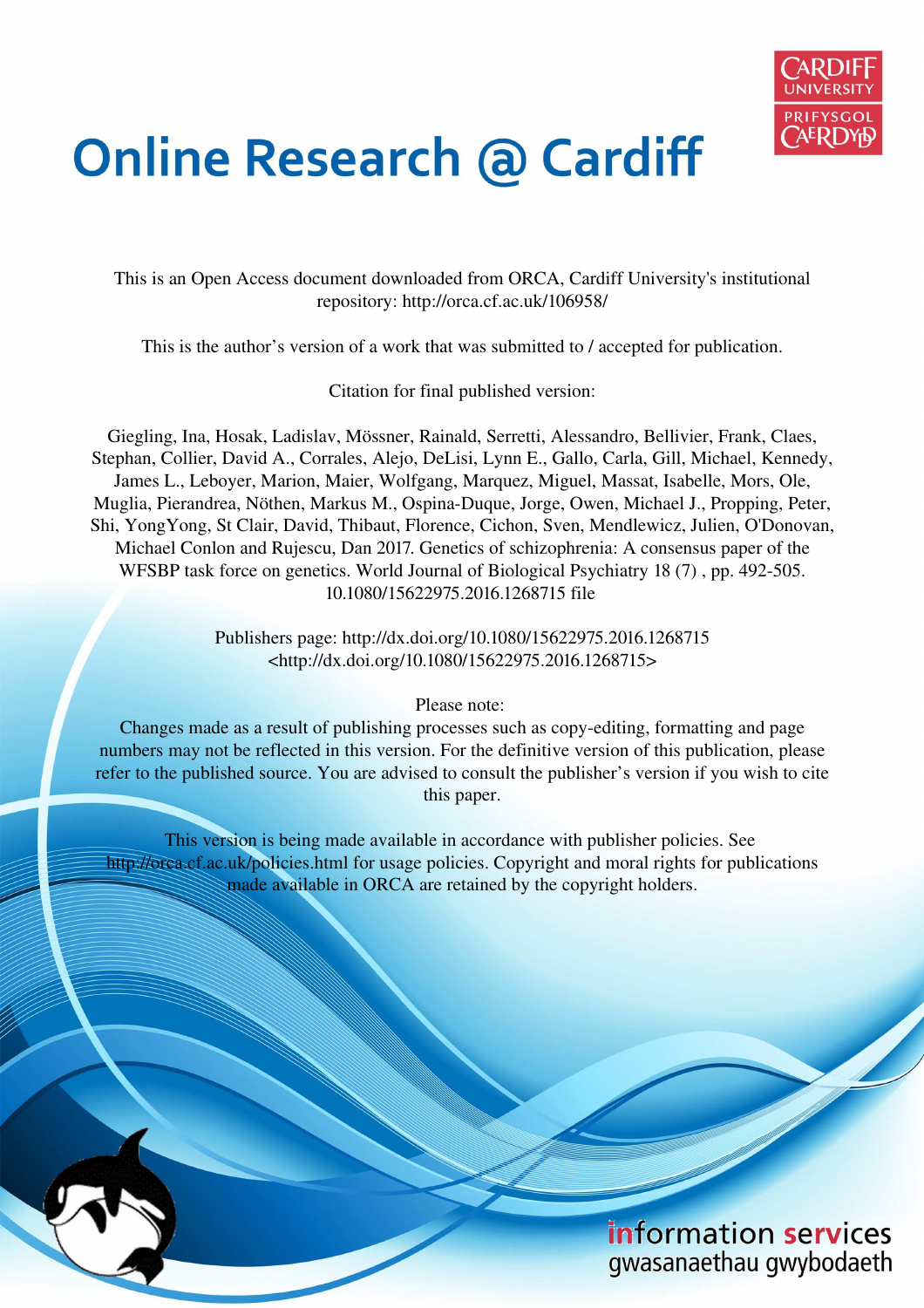# **Genetics of schizophrenia. A consensus paper of the WFSBP task force on genetics**

Ina Giegling, Ladislav Hosak, Rainald Mössner, Alessandro Serretti, Frank Bellivier, Stephan Claes, David A Collier, Alejo Corrales, Lynn E DeLisi, Carla Gallo, Michael Gill, James L Kennedy, Marion Leboyer, Wolfgang Maier, Miguel Marquez, Isabelle Massat, Ole Mors, Pierandrea Muglia, Markus M Nöthen, Jorge Ospina-Duque, Michael J Owen, Peter Propping, Yong Yong Shi, David St Clair, Florence Thibaut, Sven Cichon, Julien Mendlewicz, Michael C O'Donovan,

Dan Rujescu

# **Abstract**

# **OBJECTIVES:**

Schizophrenia is a severe psychiatric disease affecting about 1% of the general population. The relative contribution of genetic factors has been estimated to be up to 80%. The mode of inheritance is complex, non-Mendelian, and in most cases involving the combined action of large numbers of genes. This consensus paper of the WFSBP task force on genetics addresses the current knowledge on the molecular genetics of schizophrenia.

# **METHODS:**

This review summarizes recent efforts to identify genetic variants associated with schizophrenia detected e.g. through genome wide association studies, studies on copy number variants or next generation sequencing. The contribution of these findings to the understanding of pathobiology is discussed.

# **RESULTS:**

The last years accumulated a large new body of evidence on genetics of schizophrenia. Many new robustly associated genetic loci have been detected. Furthermore, there is consensus that at least a dozen microdeletions and microduplications contribute to the disease. Genetic overlap between schizophrenia, other psychiatric disorders, and neurodevelopmental syndromes raised new questions regarding the current classification of psychiatric and neurodevelopmental diseases. Also next generation sequencing shows an overlap between schizophrenia and other neurodevelopmental disorders even at the level of a specific highly penetrant recurrent mutation in a single gene.

# **CONCLUSIONS:**

Future studies will address especially the functional characterization of genetic variants. This will hopefully open the doors to our understanding of the pathophysiology of schizophrenia and other related diseases. Complementary, integrated systems biology approaches to genomics, transcriptomics, proteomics and metabolomics may also play crucial roles in enabling a precision medicine approach to the treatment of individual patients.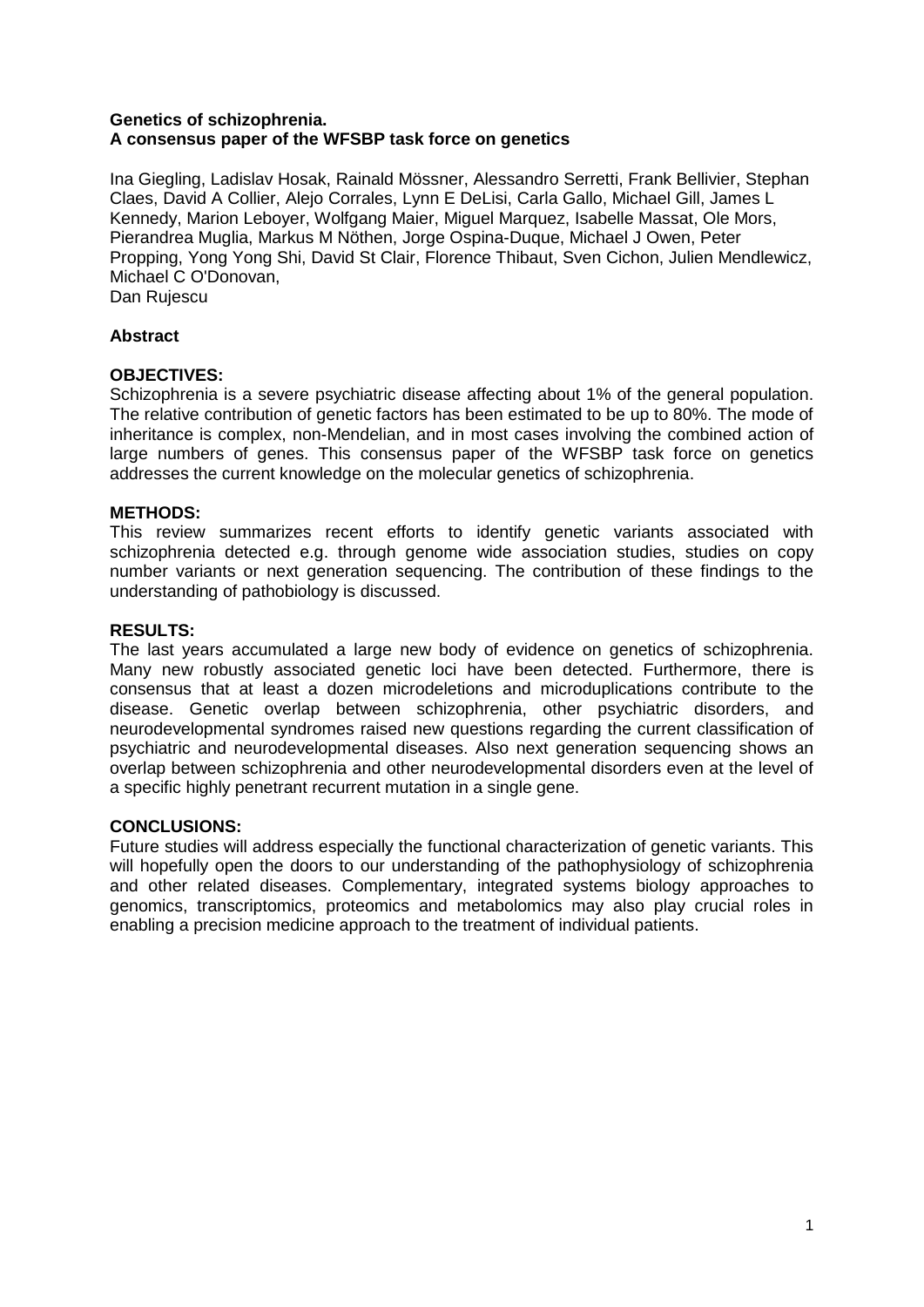# **Heritability of Schizophrenia**

Evidence for a strong genetic component to the etiology of schizophrenia was first demonstrated by classical genetic epidemiology in the form of family, twin, and adoption studies (Cardno & Gottesman 2000; Sullivan et al. 2003; Wray & Gottesman 2012) and has more recently been confirmed by molecular genetics (Gusev et al. 2014). While the lifetime risk in the population for developing schizophrenia varies within countries, the overall rate is estimated at around 0.5-1%. Risk for an individual increases non-linearly with the degree of genetic relatedness to a person suffering from the disorder; for third-degree relatives it is approximately 2% rising to approximately 9% for first-degree relatives, or, in the case of the children of two affected parents, around 27% (Gottesman et al. 2010). For monozygotic (MZ) twins, the concordance rate is approximately 50% (Lichtenstein et al. 2006; 2009). For adopted children with a biological parent with schizophrenia the risk of developing schizophrenia is 6 to 10 times higher than in the general population (Shih et al. 2004). Altogether, the heritability of schizophrenia is estimated to be between 64–81% (Sullivan et

al. 2003; Lichtenstein et al. 2009). Large amounts of genetic variations contribute to the disorder making the mode of inheritance complex. Only a small proportion of these DNA variants have been identified so far and it is now clear that genetic susceptibility is the result of many common variants of low penetrance, some rare variants of moderately high penetrance (Kendler 2014; Schizophrenia working group of the Psychiatric Genomics Consortium 2011; 2014) as well as presumably uncommon and rare variants of smallmoderately high effect that cannot be detected individually in sample sizes studied to date. Progress in understanding the genetics of complex disease is closely tied to technological developments. The potential of those technologies which include arrays capable of detecting millions of common variants as well as large structural variations, and newer sequencing technologies, has led to an explosion of findings in human genetics as a field. In parallel with the technological capabilities, approaches to complex disease genetics has extended from linkage studies to candidate association studies, genome wide association studies and currently, to exome or whole genome sequencing.

#### **Linkage Studies**

Linkage studies are based on the fact that genetic traits located closely together on a chromosome are more likely to segregate together, that is, be co-inherited in families, than are genetic variants located further apart. Linkage is most powerful under models of genetic transmission whereby genes of major effect cause disease in all affected family members. For common diseases this may not be the case and multiply affected families may mimic Mendelian architecture. Early linkage studies suggested involvement of a major risk allele on chromosome 5 [5q11.2 to 5q13.3] (Bassett et al. 1988; Sherrington et al. 1988), but that finding has not been extensively replicated (Kennedy et al. 1988; St Clair et al. 1989). One of the largest meta-analyses was provided by Ng et al. (2009) including 32 independent genome wide linkage scans and a total of 3,255 pedigrees and 7,413 genotyped cases affected with schizophrenia or related disorders. The results pointed to evidence for linkage on 5q (142–168 Mb) and 2q (103–134 Mb). A secondary analysis restricted to the studies based on families of European-ancestry provided suggestive evidence for linkage on chromosome 8p (16–33 Mb) (Ng et al. 2009). So far these linkage studies failed to conclusively identify any susceptibility gene although some latest meta-analyses showed partial overlap for 5p14.1 and 10q26.12 (Vieland et al. 2014).

# **Candidate Gene Studies**

As methods of DNA amplification were developed, association studies became more feasible (Mullis et al. 1986; Mullis et al. 1994). These were mainly based on case control analysis of SNPs (single nucleotide polymorphisms) within candidate genes derived from neurobiological hypotheses. Gatt et al. (2015) presented a review of meta-analyses based on candidate genes. From a total of 97 variants reported in schizophrenia, the strongest evidence ( $p < .001$ ) was reported for genes involved in the modulation of dopamine (e.g.,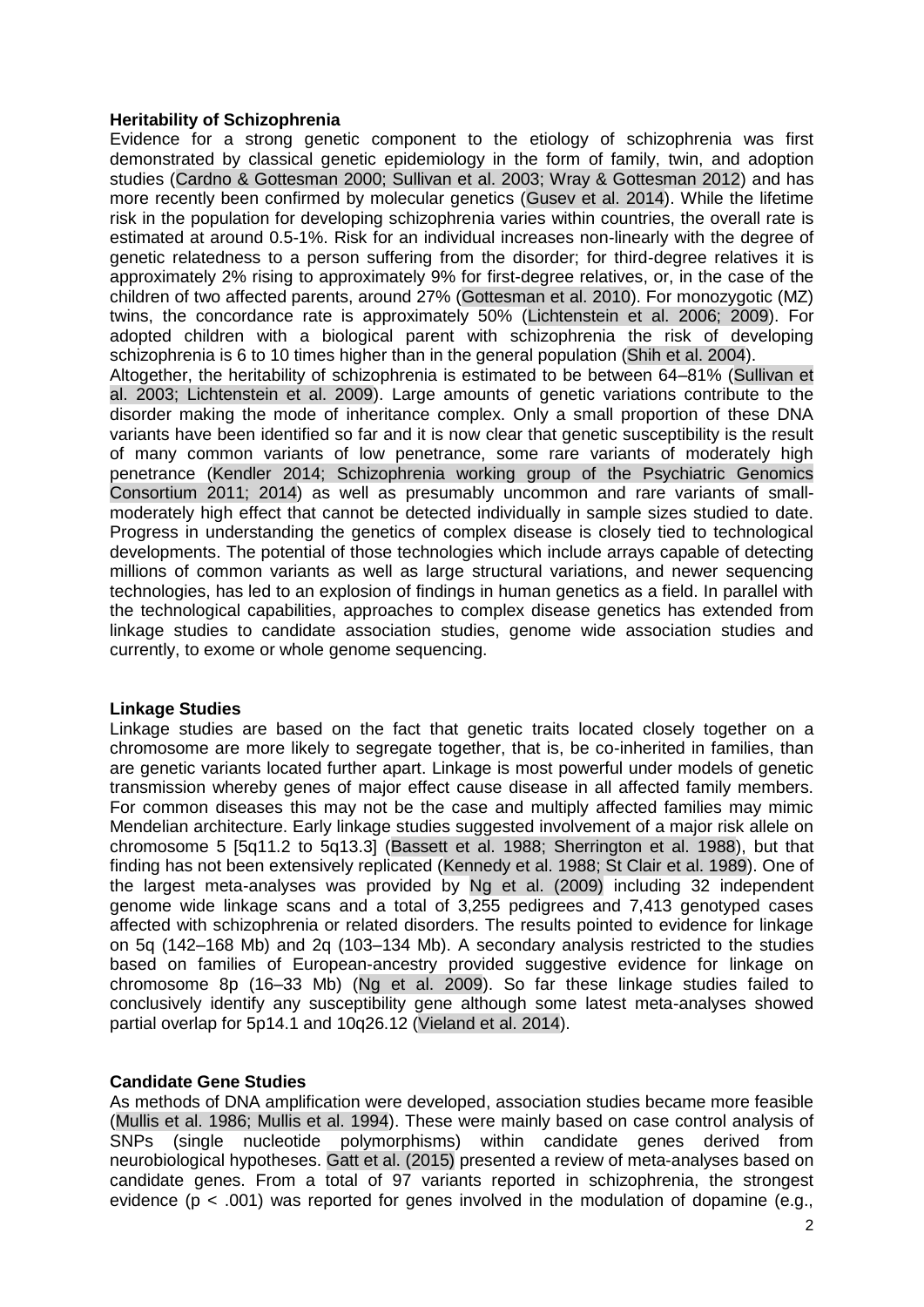COMT, DRD2, DRD3, DRD4), glutamate (e.g., DAOA, GABRB2, NRG1), neuronal development and function (e.g., AHI1, MTHFR, RELN, TRKA), serotonin neurotransmission (HTR2A, SLC6A4, TPH1) or the immune system (IL1B). The authors focused not only on schizophrenia but on specific mental disorders that have core disruptions to emotional and cognitive function and contribute most to burden of illnesses including major depressive disorder (MDD), anxiety disorders (including panic disorder and obsessive compulsive disorder), schizophrenia (SZ), bipolar disorder (BD) and attention deficit hyperactivity disorder (ADHD). A total of 1,519 meta-analyses were conducted across 157 studies reporting multiple genes implicated in one or more of the five disorders. A total of 134 genes (206 variants) were identified as significantly associated risk variants. 13 genetic variants were shared in common between two or more disorders (APOE, ACE, BDNF, COMT, DAOA, DAT1, DRD4, SLC6A4, HTR1A, MTHR, MTHR, and TPH1) demonstrating evidence for pleiotrophy (Gatt et al. 2015). Nevertheless, the significance threshold was not as strict as applied for genome wide studies indicating that there could be spurious associations among these genes. Another drawback is that there tends to be a publication bias towards original articles reporting on positive findings, and only these could be used for meta-analyses.

# **Genome Wide Association Studies**

Due to technical developments in array genotyping, research is no longer limited to testing a small number of candidate variants in sample sizes that are underpowered to detect the small effect sizes of common variants we now know to typically associate with complex diseases. Array genotyping instead makes it possible to conduct genome wide association (GWA) studies which extract information for more than 10 million SNPs per sample in a single experiment. That implies that stringent correction for multiple testing has to be performed and as discussed later, power to detect associations at the genome wide significance threshold is incomplete even in the largest studies to date and therefore many of the hits not reaching genome wide significance may turn out to be true associations in larger samples. From a technical point of view, association with a locus not necessarily implicates a particular gene but rather a region, each with a small effect size.

The first GWAs studies on schizophrenia performed in 2007/2008 were clearly underpowered including 178 cases, 144 controls (Lencz et al. 2007) and 738 cases, 733 controls, respectively (Sullivan et al. 2008). The problem of insufficient power to detect genome wide significant markers directly was addressed by O'Donovan (2008) by using top markers ( $p$ <10 $5$ ) from an initial GWAS on 479 cases and 2,937 controls, as candidates to be followed up in an independent replication cohort of up to 6,829 cases and 9,897 controls. Three out of 12 loci were shown to have a strong independent support, and the overall pattern of replication was unlikely to occur by chance. Most interestingly, evidence for association at the top SNP which maps to a locus containing the gene ZNF804A, strengthened when the affected phenotype included bipolar disorder, which challenges the traditional diagnostic boundaries (O'Donovan et al. 2008). The study of Stefansson et al. (2009) used basically the same approach. GWAS performed with 2,663 cases and 13,498 controls from eight European locations within the SGENE+ consortium revealed no genome wide significant signal. The findings for the top 1,500 SNPs were combined with results for these SNPs (or proxies) from two independent cohorts (2,602 cases/2,885 controls from the International Schizophrenia Consortium - ISC, and 2,687 cases/2,656 controls from the European-American portion of the Molecular Genetics of Schizophrenia Consortium - MGS). The most significant association signals were followed up in 5,013 cases and 15,559 controls from four additional samples sets from Europe, leading to the identification of three novel candidate schizophrenia loci: NRGRN (coding for neurogranin), TCF4 (coding for transcription factor 4), and the MHC (major histocompatibility complex) region (Stefansson et al. 2009). At the same time ISC and MGS reported genome wide associations to the MHC region (International Schizophrenia Consortium 2009; Shi et al. 2009).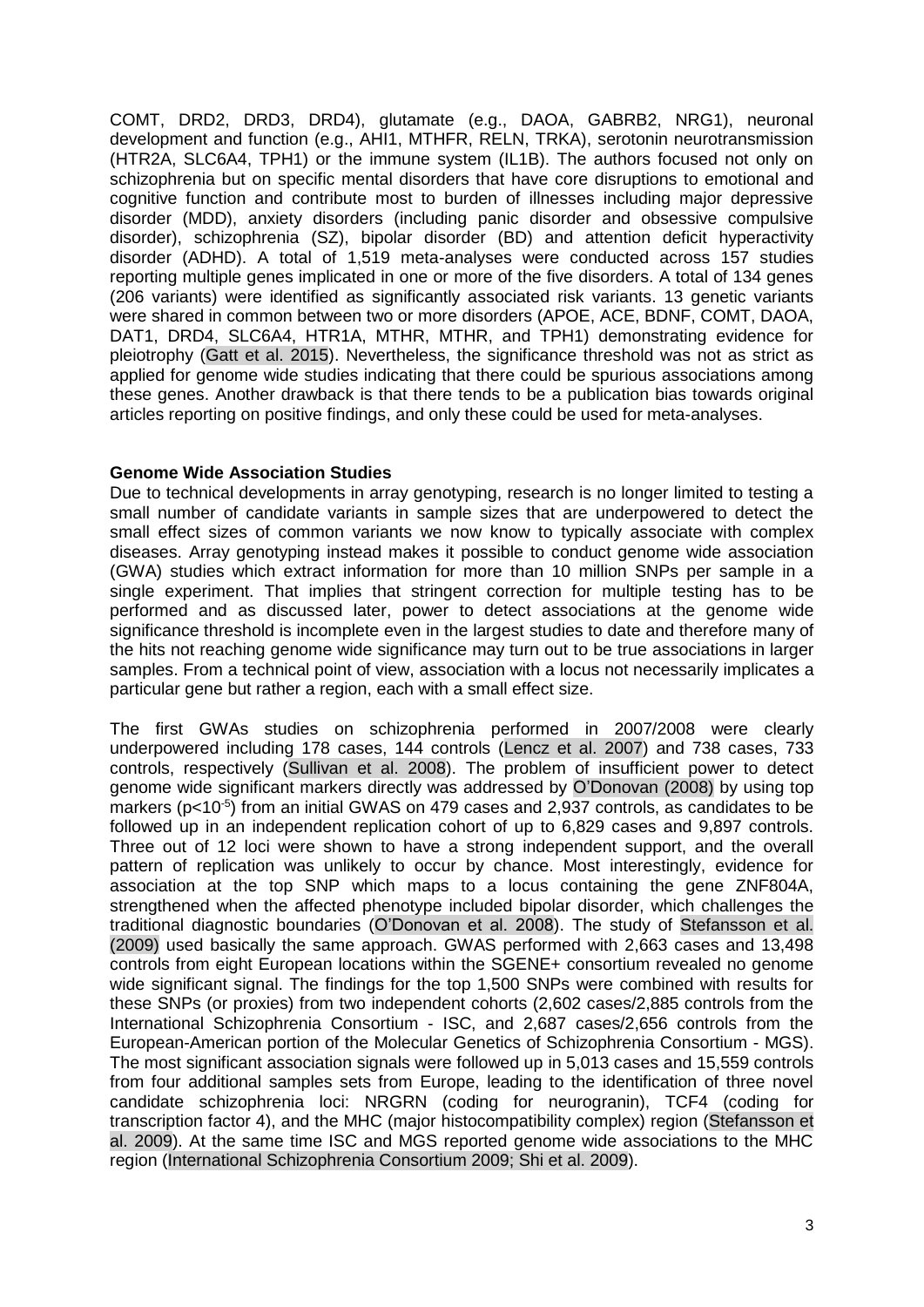As power and therefore sample size is the most limiting factor in genome wide association studies, a new consortium, the Psychiatric Genome Wide Association Study Consortium (PGC) started a highly successful initiative to collect existing GWAS data from as many schizophrenia cases and controls as possible. The first publication in 2011 contained a total sample of more than 51,000 individuals of European ancestry. Genome wide significant association was identified for seven loci, five representing novel loci (1p21, 2q32.3, 8p23.2, 8q21.3 and 10q24.32-q24.33) and two with previous implication (6p21.32-p22.1 and 18q21.2). The strongest new finding was for rs1625579, located within an intron of a putative primary transcript of microRNA 137 (MIR137) which is involved in regulation of neuronal development. Supporting a role of MIR137 dysregulation as a previously unknown etiologic mechanism in schizophrenia was the finding that additional markers in four predicted targets of MIR137 also showed genome wide significant p-values. Combining the schizophrenia with a bipolar disorder sample (16,374 cases and 14,044 controls) led to the identification of three loci that confer susceptibility to both bipolar disorder and schizophrenia, i.e. CACNA1C, ANK3 and the ITIH3-ITIH4 region (The Schizophrenia Psychiatric Genome Wide Association Study (GWAS) Consortium 2011). Given the large sample, the yield of 5 new loci might be considered disappointing, but a follow up study by Hamshere and colleagues (2013) demonstrated in an independent sample that the vast majority of the 81 associations in the PGC study that met an intermediate threshold of significance (P<10<sup>-5</sup>) represented true associations, providing a robust rationale for expanding GWAS to larger samples. Moreover, when they combined their small (in current GWAS terms) sample with those of the PGC, they identified three additional genome wide significant loci, stressing the cumulative value of building up the large datasets.

In 2013, Ripke et al. re-analyzed the PGC schizophrenia data using 1000 Genomes imputation and conducted a study comprising an initial analysis based on 5,001 cases and 6,243 controls followed by meta-analysis with previous schizophrenia GWAS (8,832 cases and 12,067 controls) and finally by replication of SNPs in up to 168 genomic regions in independent samples (7,413 cases, 19,762 controls and 581 parent-offspring trios). Of the 22 loci associated at genome wide significance level, previous reports had been published for 7 loci with schizophrenia alone (MHC, WBP1L/C10orf26, DPYD-MIR137, SDCCAG8 and MMP16, CACNA1C, and ITIH3-ITIH4), one with a combined phenotype consisting of schizophrenia and bipolar disorder (CACNB2), and one with bipolar disorder (NCAN). The remaining 13 newly identified loci consisted of regions including MAD1L1, TSNARE1, SNX19, QPCT, SLC06A1, ZEB2, FONG, C2orf82, AKT3, C12orf65 as well as loci near GRIA1, TCF4, and ZSWIM6. Examination of candidate regions suggested the involvement of neuronal calcium signaling, the MHC region, which showed the highest significance, MIR137 (dys)regulation via target sites and epigenetic regulation, and development through long intergenic non-coding RNAs (Ripke et al. 2013).

The latest and largest GWAS on schizophrenia was published in 2014 by the schizophrenia PGC team featuring a multi-stage GWA study of 36,989 cases and 113,075 controls. 128 associations in 108 independent loci were identified with strongest associated locus being an extended region of chromosome 6 containing a large number of genes including the MHC region (p=3.48x10-<sup>31</sup>) (The Schizophrenia Psychiatric Genome Wide Association Study (GWAS) Consortium 2014; bioinformatic data for the 108 loci is found in the Supplementary Information). Novel associations were observed for 83 loci not necessarily implicating a gene but rather a region. Associations were enriched among genes showing epigenetic markers indicative of expression in brain. Interestingly, a number of loci containing former known candidate genes like DRD2 and several genes involved in glutamatergic neurotransmission (GRM3, GRIN2A, SRR, GRIA1) reached genome wide significance, supporting gene products of known and potential therapeutic relevance to schizophrenia, and broadly supporting leading pathophysiological hypotheses of the disorder. The PGC study also reported evidence that associations were enriched in genes expressed in tissues relevant to immunity, although a more sophisticated reanalysis of the data failed to support this, confirming only the enrichment for brain expressed genes (Finucane et al. 2015).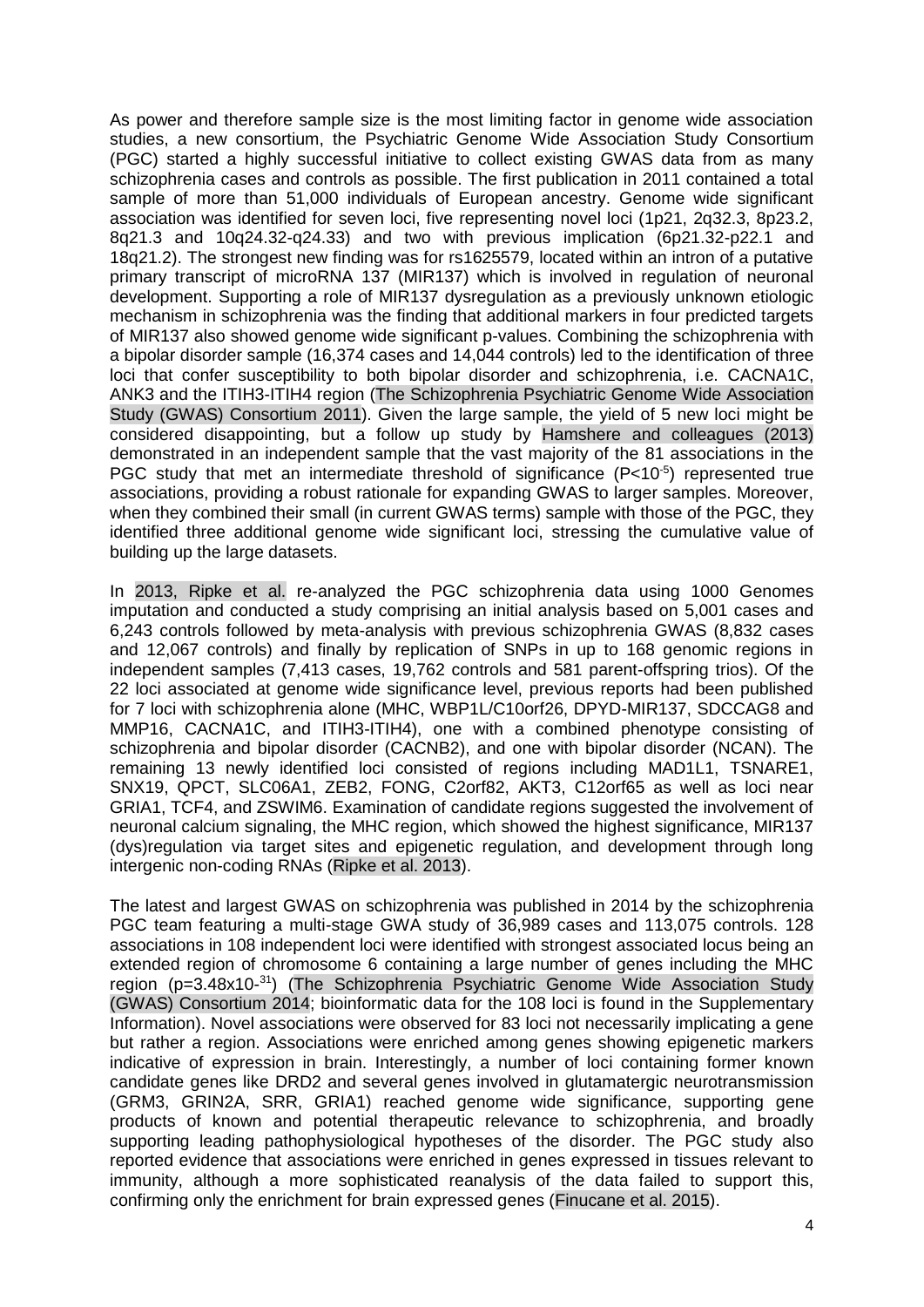The most consistent result throughout GWAS of schizophrenia is the association to the extended MHC region. This was found in several independent samples of moderate (International Schizophrenia Consortium 2009, Stefansson et al. 2009, Shi et al. 2009, Irish Schizophrenia Genomics Consortium and the Wellcome Trust Case Control Consortium 2 2012) to large sizes (Ripke et al. 2013, The Schizophrenia Psychiatric Genome Wide Association Study (GWAS) Consortium 2014). Interestingly, allelic variation at the Complement component C4A locus, which is located in the MHC region, explains part of the heritability of schizophrenia. There is evidence that C4A is involved in synaptic plasticity, providing a potential functional explanation for the involvement of the immune system in schizophrenia pathogenesis (Sekar et al. 2016).

# **Polygenic Risk Scores**

Genome wide association studies have provided strong evidence that psychiatric disorders are highly polygenic, with a genetic architecture consisting of many common genetic variants. As discussed later, rare risk variants are also involved. To achieve genome wide significance, p-values have to pass a stringent threshold. It is estimated that in common variant GWAS, around 1 million independent association tests are conducted and the threshold for significance after multiple testing is therefore 0.05/1 million or 5  $\times$  10<sup>-8</sup> (NCI-NHGRI Working Group on Replication in Association Studies 2007). Attaining this for alleles of small effect requires very large sample sizes of many ten-thousands of patients and controls. Interestingly, although the total number of loci surpassing the genome-wide significance threshold is often small (or even zero in small studies), GWAS of schizophrenia typicaly yield many more associations with small p-values than expected by chance. This finding is consistent with a polygenic genetic architecture, and provided the impetus for new statistical methods (Wray et al. 2014). Two frequently applied methods are "polygenic risk scoring", and "estimating variance explained by all SNPs" (for details see Wray et al. 2014).

The first genomic profile risk scoring for schizophrenia was reported by the International Schizophrenia Consortium (2009). This study provides evidence for a polygenic component to risk of schizophrenia involving at least a thousand common alleles of very small effect (Nagelkerke  $R^2$ =0.032; a measure of variance in case-control status explained). Furthermore, the risk profile score was also associated with risk of bipolar disorder, but not to multiple nonpsychiatric diseases.

Within the much larger PGC-Schizophrenia sample the  $R<sup>2</sup>$  increased to 0.184. Under the assumption of a liability-threshold model, a lifetime risk of 1%, independent SNP effects, and adjusting for case-control ascertainment, the polygenic risk score explained about 7% of variation on the liability scale to schizophrenia across the samples, about half of which (3.4%) is explained by genome wide significant loci in this study (Schizophrenia Working Group of the Psychiatric Genomics Consortium 2014). Many other studies using polygenic risk scores have been conducted including cross-disorder overlaps, schizophrenia symptoms or phenotypes (for review see Wray et al. 2014). Given that polygenic scores represent biomarkers that tap into liability to the disorder even in unaffected people, we anticipate they will become more and more important in research, although to date, they do not capture enough risk to be clinically useful.

# **Identification of Rare Risk Variants before Genome Wide Association Studies**

Up till the mid 2000s, the only genetic variant definitively known to contribute to schizophrenia was a microdeletion at chromosome 22q11.2. The deletion region contains over 40 genes including a number of plausible candidates like COMT (catechol-O-methyl transferase), ProDH, TBX1, and GNB1L, which are known to be involved in brain function and neurodevelopment (Raux et al. 2007; Schneider et al. 2014; Squarcione et al. 2013). However, despite of several studies that have tried to do so, it has not proven possible to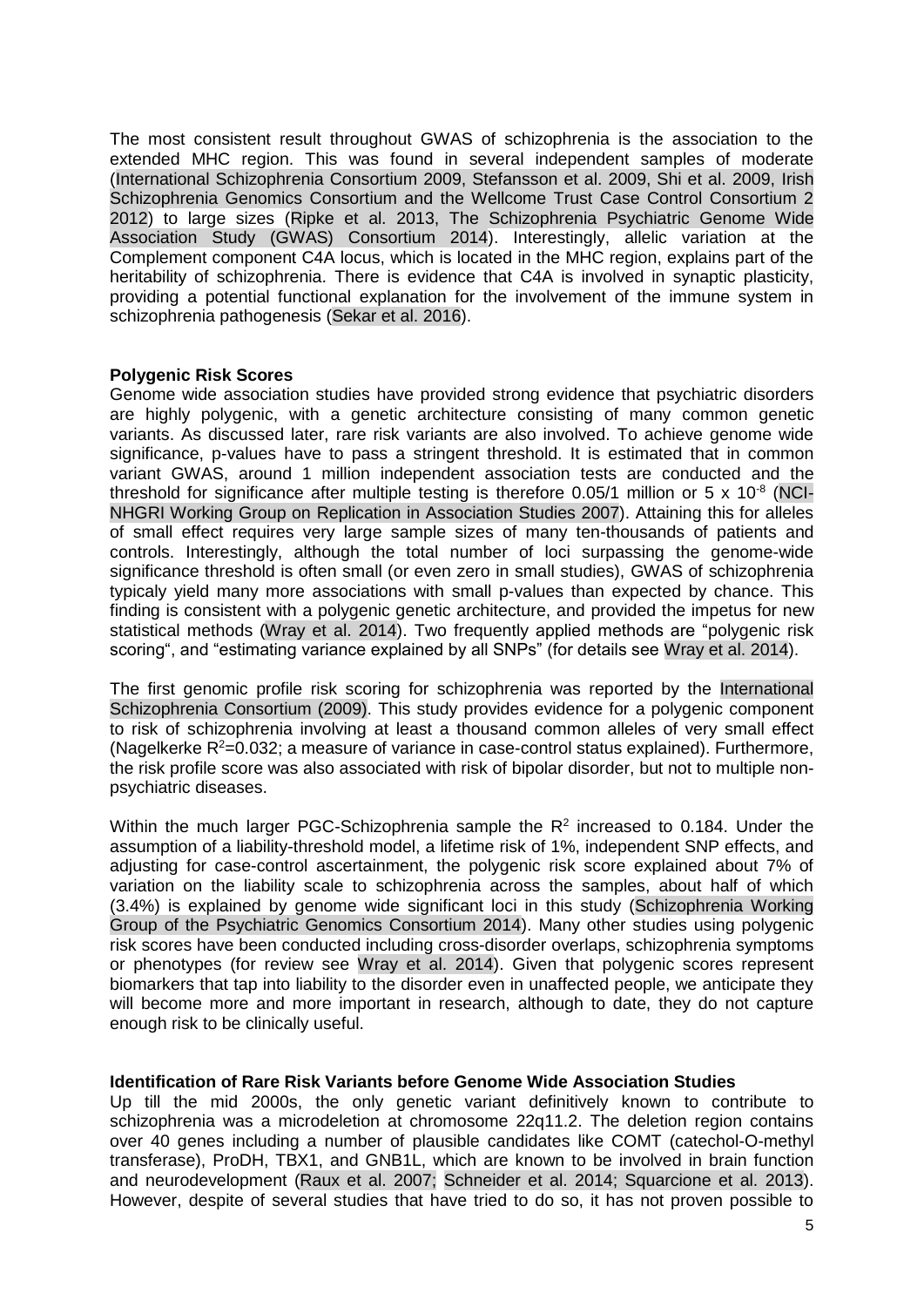identify which gene(s) within 22q11.2 explain the link between deletion of this region and schizophrenia. Also worth noting from the pre-GWAS era is Disrupted-in-Schizophrenia-1 (DISC1), another key historical candidate gene that has been widely researched. DISC1 was identified as being disrupted by one of two chromosomal breakpoints (Millar et al. 2000) involved in a balanced translocation between chromosome 1 and chromosome 11 (1;11)(q42.1;q14.3) that co-segregates with multiple forms of psychiatric disorder in a single large Scottish pedigree (St Clair et al. 1990; Muir et al. 2008). Although the eponymous, but given the range of phenotypes exhibited in family members somewhat inaccurately named DISC1 gene has plausibility given it has been shown to disrupt numerous important functions of the brain (Randall et al. 2014; Porteous et al. 2014), additional evidence beyond cosegregation is required to decisively implicate this gene in major mental illness.

# **Copy Number Variants identified through Genome Wide Association Studies**

It was originally possible to link the 22q11.2 deletion to schizophrenia because the same mutation also causes a recognizable genomic syndrome called velo-cardiofacial syndrome (VCFS) or DiGeorge syndrome, and it had been observed that those with VCFS had high rates of psychosis (Shprintzen et al. 1992; Pulver et al. 1994). In the mid 2000s, technological developments, particularly those that allow GWAS studies, started to fill the resolution gap between the traditional cytogenetic analysis (>2 Mb) and mutation analysis by DNA sequencing (<1 kb), making it possible to perform systematic scans of the genome for chromosomal microdeletions and duplications (collectively known as copy number variants or CNVs) without any prior knowledge of phenotypic co-morbidity between schizophrenia and a particular genomic syndrome.

A number of investigators (Kirov et al. 2008; Xu et al. 2008; Walsh et al. 2008) were prompted to screen proband-parent trios for newly occurring or de novo mutations, the idea being that the loss of schizophrenia risk alleles resulting from the reduced fecundity of people with the disorder must be counter-balanced by the occurrence of new mutations unless the disorder was vanishing in the population. Early support for the involvement of CNVs was obtained in all these studies, but none was powered to convincingly implicate any specific CNVs due to insufficient sample size. However, these were rapidly followed by two larger studies, one by the SGENE+ consortium and one by the International Schizophrenia Consortium (ISC). In a first step the SGENE+ consortium analyzed 9,878 individuals for transmission from parents to descendant (Stefansson et al. 2008). The study identified 66 novel CNVs which were tested for association in a subsequent case-control study. Three deletions (1q21.1, 15q11.2, and 15q13.3) showing nominal association in the first sample were followed-up in a second sample of 3,285 cases and 7,951 controls. The combined sample showed enrichment of all three microdeletions. Two of these, deletions at 15q13.3 (containing the nicotinergic alpha 7 gene) and 1q21.1, were independently identified in the ISC study which analyzed 3,391 schizophrenia patients and 3,181 controls (International Schizophrenia Consortium 2008). Moreover, in the ISC study, compared to controls, patients with schizophrenia had a 1.15-fold increase of rare CNVs (frequency less than 1% in this study) of more than 100kb in length. Together, these studies decisively confirmed a collective enrichment of rare CNVs in schizophrenia patients and identified specific CNVs associated with risk of the disorder. The deletion identified by SGENE+ but not the ISC, that at 15q11.2, was subsequently confirmed in the ISC and other data by Kirov et al. (2009a), and overall evidence for all 3 loci is beyond doubt in a recent meta-analysis (Rees et al. 2014).

Additional deletions significantly associated with schizophrenia at 3q29 (Mulle et al. 2010; Levinson et al. 2011), 16p11.2 (Guha et al. 2013), 17p12 (Kirov et al. 2009a), and 17q12 (Moreno-De-Luca et al. 2010) were replicated in the meta-analysis by Rees et al. (2014), with 3q29 showing highest ORs (OR=57.65). Additional CNV studies suggested a role for the neurexin 1 gene (NRXN1; 2p16.3). Deletions within this gene previously associated with autism have also been reported in two families with schizophrenia (Kirov et al. 2008; Walsh et al. 2008). In a study conducted by the SGENE+ consortium using 2,977 schizophrenia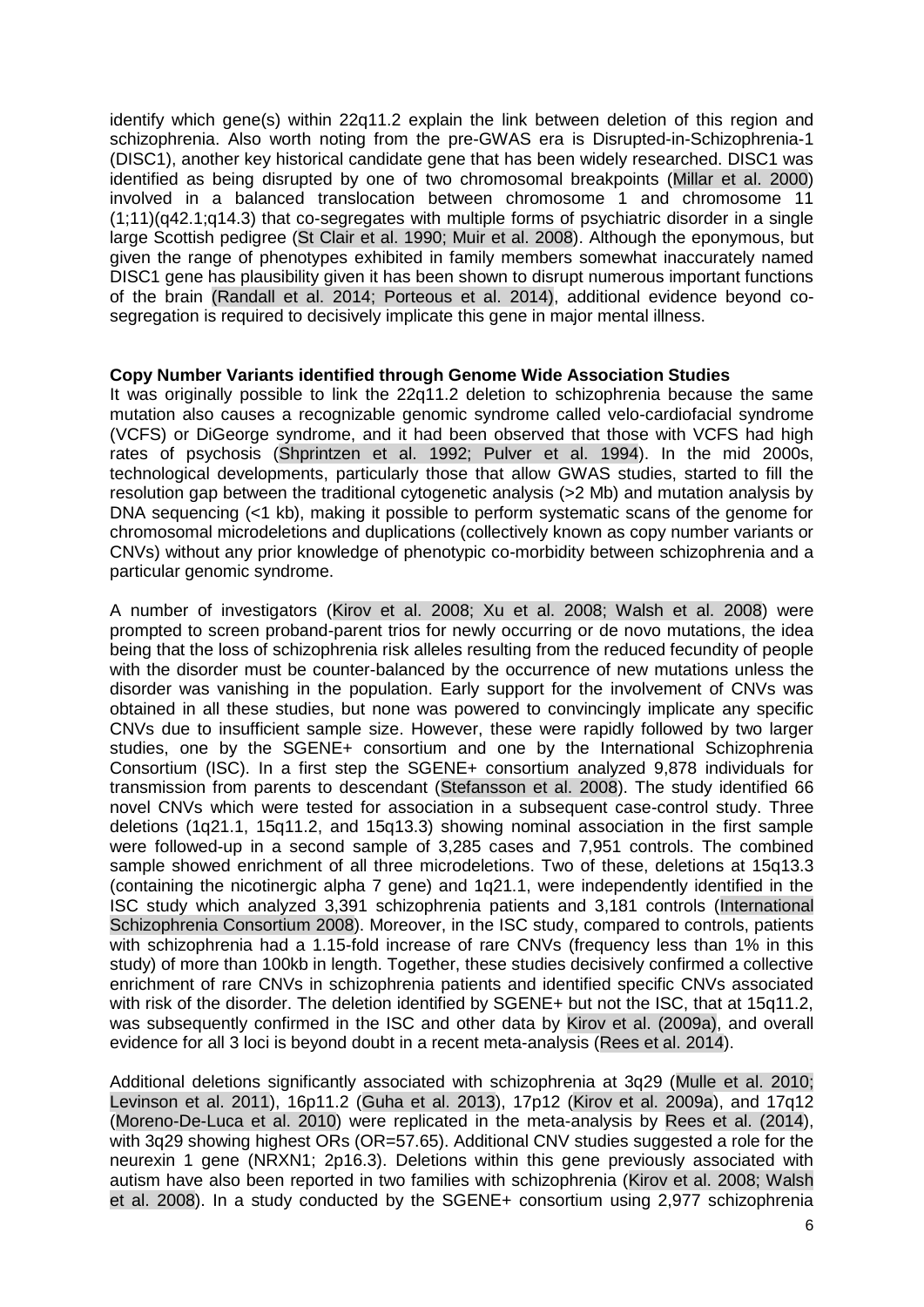patients and 33,746 controls, NRXN1 CNVs (>100 kb) disrupting exons were significantly enriched in cases (0.24% vs. 0.015% in controls) with an odds ratio of 8.97 (Rujescu et al. 2009). A meta-analysis in 8,789 cases and 42,054 controls further supports these results (Kirov et al. 2009b). Significant associations with deletions were also reported by Levinson et al. (2011) and in a recent meta-analysis by Rees et al. (2014). Several studies supported not only the role of deletions but also of duplications in the development of schizophrenia. Within the SGENE+ consortium a 15q11-q13 (Ingason et al. 2011a) and a 16p13.11 duplication (Ingason et al. 2011b) were identified. Both as well as a duplication at 16p11.2 (McCarthy et al. 2009; Levinson et al. 2011; Steinberg et al. 2014) were confirmed in the Rees et al. (2014) meta-analysis. Several other loci could not be confirmed by this meta-analysis and are subject of further investigation: 1q21.1 (Levinson et al. 2011), 7q11.23 associated with William-Beuren-Syndrome (Kirov et al. 2012; Mulle et al. 2014) and 7q36.3 containing VIPR2, a neuropeptide receptor gene (Levinson et al. 2011; Vacic et al. 2011).

CNVs enriched in psychosis are also involved in the pathology of other neurodevelopmental and neurological disorders, including intellectual disability, autism, and seizures (Grozeva et al. 2012; Grayton et al. 2012). Within the group of 1q21.1 deletion carriers psychiatric and behavioral abnormalities can include epilepsy, autism, or attention deficit hyperactivity disorder (de Kovel et al. 2010; Haldeman-Englert & Jewett 2015; Sanders et al. 2015). Neurexin 1 deletions are also associated with autism spectrum disorders, intellectual disability, language delays (Schaaf et al. 2012) developmental delay, or intellectual disability (Jenkins et al. 2016). Very similar overlaps are seen for the 15q11.2 region including intellectual disability, developmental delay, neurological problems, autism, attention problems, and speech delay (Abdelmoity et al. 2012; Derks et al. 2013). Similarly the 15q13.3 CNVs are present in multiple neurodevelopmental syndromes which causes intellectual disability, epilepsy and variable facial and digital dysmorphisms. Interestingly, the discovered de novo deletions in this region have also been shown to give rise to a number of other phenotypes, including abnormal EEG, significant expressive language deficits, and a spectrum of neuropsychiatric impairments that include autism, ADHD, anxiety disorder, mood disorder and cognitive impairment (Williams et al. 2012; Helbig et al. 2009; Pagnamenta et al. 2009; Isles et al. 2016; Adams et al. 2012).

Other studies have continued to pursue de novo mutations in schizophrenia (e.g. Kirov et al. 2012; Malhotra & Sebat 2012). Both provide an estimated rate for large de novo CNVs in schizophrenia of about 5%, 2-3 times higher than that of controls. Based on the metaanalysis of Rees et al. (2014) the question arises concerning the implications of the CNV findings for genetic counselling. Out of 15 previously implicated CNV loci, 11 were strongly associated in this meta-analysis. The evidence for the remaining four loci is still equivocal and requiring further investigation. These findings indicate that ca. 2.5% of individuals with schizophrenia carry at least one known pathogenic CNV. The odds ratios for schizophrenia range between ca. 2 and more than 50. As noted above, most are also found in a range of other neurodevelopmental disorders, including epilepsy (15q11.2 and 15q13.3), autism and intellectual disability. As Rees et al. (2014) postulated, a number of the pathogenic CNVs are associated with particular physical disease phenotypes including congenital heart disease (1q21.1 and 22q11.2), microcephaly (1q21.1, 3q29 and 16p11.2) and obesity (16p11.2 distal). These findings suggest that screening for CNVs should be considered at least in the case of non-brain-related physical comorbidity. These results have the potential to directly guide everyday clinical patient care (Rees et al. 2014).

Kirov et al. (2012) noted multiple de novo CNVs spanned components of the post-synaptic density (PSD). This was largely explained by enrichment for members of the N-Methyl-D-Aspartate receptor (NMDAR) and neuronal activity-regulated cytoskeleton-associated protein (ARC) postsynaptic signaling complexes; both known to be important in synaptic plasticity and cognition. They also found recurrent CNVs affecting EHMT1, a histone methyl transferase known to directly regulate DLG family members and other components of the PSD. Large scale follow up case-control analyses (Pocklington et al. 2015) have confirmed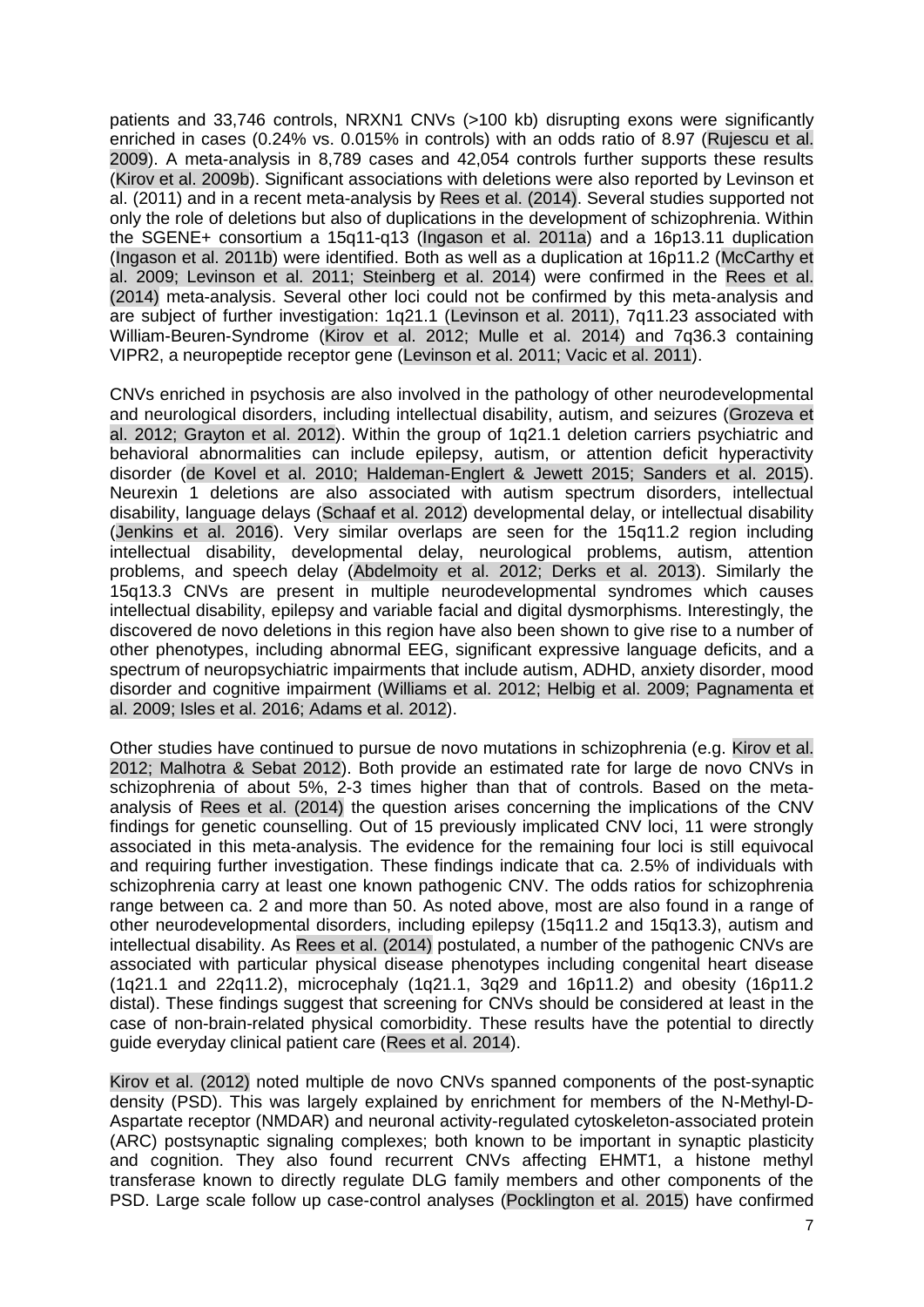the enrichments for schizophrenia related CNVs in PSD, ARC and NMDAR complexes and have extended this to implicate inhibitory post-synaptic GABAergic complexes which has strong functional links in regulating synaptic plasticity with the major excitatory glutamatergic system.

As overlapping genes affected by rare variants and those localized within the associated GWAS loci also show convergence in terms of functional clustering it seems likely common and rare variant studies are complementary rather than antagonistic, and that mechanistic studies driven by rare genetic variation will be informative for schizophrenia (Schizophrenia Working Group of the Psychiatric Genomics Consortium 2014).

# **Next Generation Sequencing**

Major developments in sequencing technology have taken place in the last years enabling rapid and increasingly economical whole exome or whole genome sequencing. These sequencing methods can e.g. be applied for case control studies or for the detection of de novo mutations by sequencing both unaffected parents and the affected child. A study by Xu et al. (2011) sequenced the exomes of 53 trios with sporadic cases and their unaffected parents, as well as 22 unaffected controls trios. They identified 40 de novo mutations in 27 cases affecting 40 genes, including a potentially disruptive mutation in DGCR2, a gene located in the schizophrenia-predisposing 22q11.2 microdeletion region. A follow-up study by the same group sequenced 795 exomes from 231 parent-proband trios enriched for sporadic schizophrenia cases, as well as 34 unaffected trios. They observed an excess of de novo nonsynonymous single-nucleotide variants as well as a higher prevalence of gene-disruptive de novo mutations relative to controls. They found four genes (LAMA2, DPYD, TRRAP and VPS39) affected by recurrent de novo events, which is unlikely to have occurred by chance (Xu et al. 2012). Moreover, a de novo deletion of DPYD had first been found in autism (Marshall et al. 2008).

Interestingly, a de novo mutation in another member of the laminin gene family, LAMA1 was described in another schizophrenia sequencing study reported by Girard et al. (2011).

Exome sequencing of genomic DNA carried out for 399 persons, including 105 probands with schizophrenia, 84 unaffected sibs, and their 210 unaffected parents was performed by Gulsuner et al. (2013). The results suggest that disruptions of fetal prefrontal cortical neurogenesis may be critical to the pathophysiology of schizophrenia (Gulsuner et al. 2013). McCarthy et al. (2014) carried out exome sequencing on 57 trios with sporadic or familial schizophrenia. In sporadic trios, they observed a  $\sim$ 3.5-fold increase in the proportion of nonsense de-novo mutations. Genes at these loci overlapped with genes implicated in autism (e.g., AUTS2, CHD8 and MECP2) and intellectual disability (e.g., HUWE1 and TRAPPC9), supporting a shared genetic etiology between these disorders. Functionally, CHD8, MECP2 and HUWE1 converge on epigenetic regulation of transcription suggesting that this may be an important risk mechanism.

The largest individual de novo trios and case-control sequencing studies of schizophrenia so far were those respectively of Fromer et al. (2014) and Purcell et al. (2014). Fromer et al. (2014) obtained further evidence for shared genetic aetiology between schizophrenia and both intellectual disability and ASD by testing for overlap of genes affected by de novo lossof-function mutations in schizophrenia, ASD and intellectual disability. The study shows an overlap between schizophrenia, ASD and intellectual disability at the resolution not just of loci or even individual genes, but even of mutations with similar functional (loss-of-function) effects.

Although Fromer et al. (2014) were unable to confirm the findings from some of the smaller studies that at genome wide, cases are enriched for small de novo mutations, they did find that this type of mutation was overrepresented among the same complexes implicated by de novo CNVs, specifically the ARC and NMDAR complexes. Mutations were additionally enriched in messenger RNAs which are targets of fragile X mental retardation protein (FMRP). Purcell et al. (2014) identified a polygenic burden arising from very rare (frequency less than 1 in 1000 chromosoms) mutations and that once again, these were enriched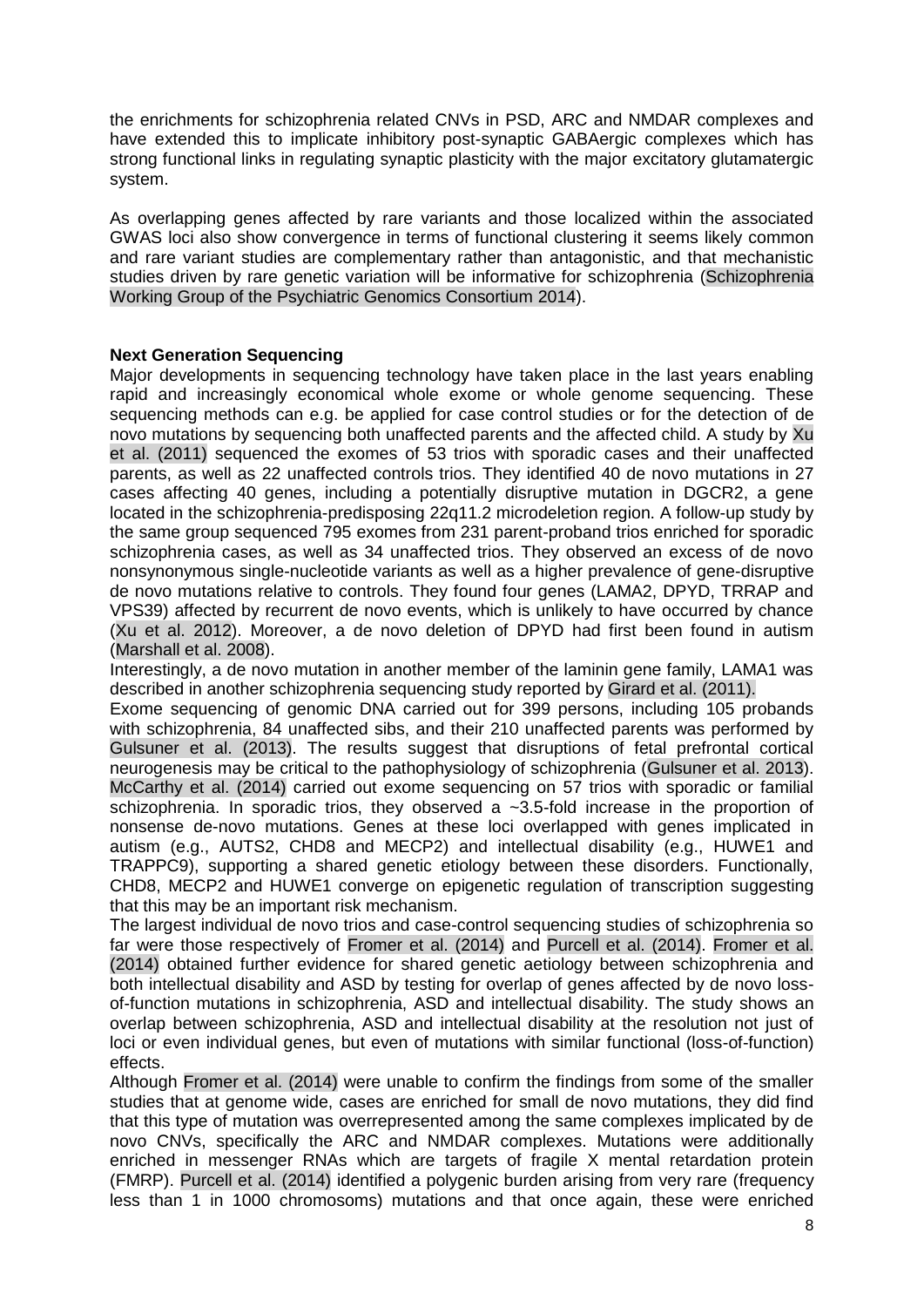among ARC, NMDAR, and PSD protein complexes as well as FMRP targets and calcium channel complexes. Despite their size, neither of these studies was able to implicate specific genes. However, very recently, the UK10K group in collaboration with many of the other groups, has done so by through meta-analysis of their own case-control and de novo mutation data sets with much of the data referred to above in this section. This study (Singh et al. 2016), which included a total of 4,264 SZ cases, 9,343 controls, and 1,077 parentproband trios, obtained genome wide significant association ( $p=5.6x10^{-9}$ ) between schizophrenia and rare loss-of-function variant in SETD1A a histone methyl-transferase which the group also showed was implicated in other severe developmental disorders. The finding establishes histone methylation pathways in the pathogenesis of the disorder, and establishes overlap between SZ and other neurodevelopmental disorders at the level of a specific highly penetrant recurrent mutation in a single gene.

# **Gene x Environment**

Beside genetics of schizophrenia, gene-environment interactions and epigenetic studies seem promising (van Dongen & Boomsma 2013; Owen et al. 2016; Agerbo et al. 2015). A gene-environment interaction (GxE) represents a genetic influence on vulnerability to environmental factors (Rutter et al. 2006). A comprehensive review of gene-environment interactions in schizophrenia was presented by van Os et al. (2008). However, so far, thorough replication of findings is rare and GxE research still faces several conceptual and methodological challenges (EU-GEI 2014). Published environmental exposures for psychosis for which GxE has been suggested include complications of pregnancy, paternal age, urban environment, cannabis use, migration, and childhood maltreatment. Urbanicity, migration, a lack of social support, and negative expressed emotions are considered as proxies for environmental stressors. Van Winkel et al. (2008) reviewed the role of psychosocial stress in the development of positive psychotic symptoms (hallucinations or delusions). The authors asserted the concept of "behavioral sensitization", meaning that repetitive stress progressively increases the biological and behavioral (psychopathological) response to subsequent exposure. The substrate for this effect was postulated to be a dysregulation of the hypothalamic-pituitary-adrenal (HPA) axis, namely elevated plasma cortisol contributing to the hypothesized final common pathway of dopamine release and sensitization in the mesolimbic brain area. Polymorphisms of the genes related to catecholamine neurotransmission, neuroplasticity and stress activation (e.g. COMT, DA receptors, BDNF, HPA axis) may influence the extent of the sensitization process though the genetic findings concerning GxE in schizophrenia are not yet widely considered to be robust. A review and meta-analysis of the role of life events in psychosis was carried out by Beards et al. (2013). The meta-analysis yielded OR of 3.19. Miller et al. (2013) reviewed relevant human studies related to prenatal inflammation and risk of schizophrenia. The authors concluded that inflammation may be associated with abnormal neurodevelopment. Epigenetics (DNA methylation, histone/chromatin modifications, non-coding RNA) is related to potentially heritable or acquired changes in gene expression and function that are not caused by variation in the DNA sequence (Szyf 2014; Perkins et al. 2005). Epigenetic DNA status may be partially heritable, but during an individual´s life may also be modified by a broad spectrum of environmental stimuli (e.g. alimentation, toxins, stress or medication) (Waterland & Jirtle 2003). They may be different in different tissues or even different regions in the brain in the same subject. They may contribute to phenotypic differences in monozygotic twins (Wong et al. 2005). The first studies on epigenetic mechanisms in schizophrenia etiopathogenesis have already been performed (e.g. for review see Akbarian 2014). Based on a review, Maric and Svrakic (2012) suggest that epigenetic misregulation of the genome and direct CNS injury are probably the main mechanisms to mediate prenatal environmental effects (e.g. viruses, ethanol, or nutritional deficiency) whereas postnatal risk factors (e.g. stress, urbanicity, cannabis use) may also affect risk via potentiation of vulnerable CNS pathways implicated in schizophrenia (Pelayo-Teran et al. 2012). A review of empirical GxE studies using candidate genes in schizophrenia was published by Modinos et al. (2013).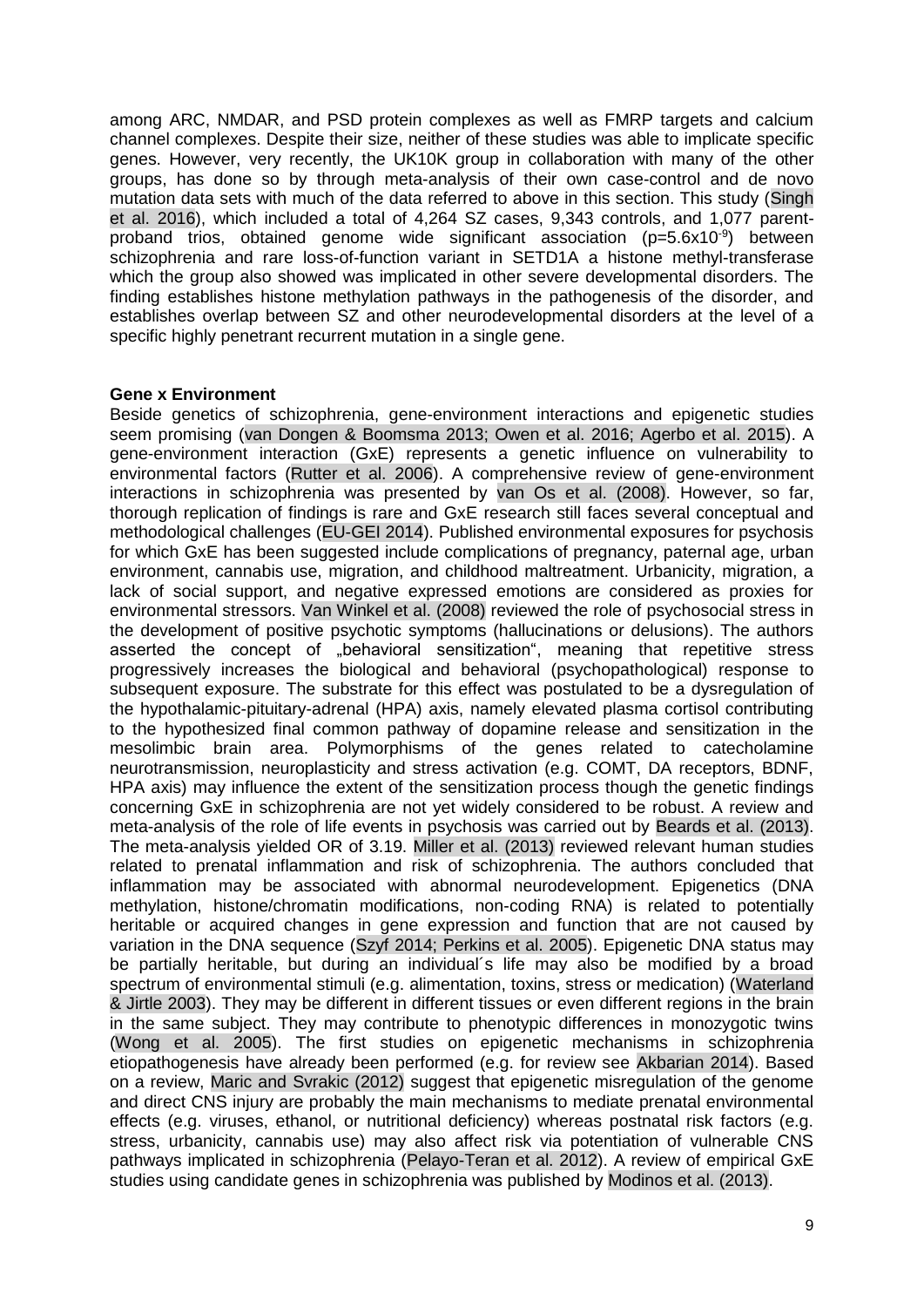For future GxE research in schizophrenia, it would be better to assess environmental variables quantitatively in a prospective way. The timing of environmental events is also important. Dimensions of schizophrenia should be monitored quantitatively. Important genes previously found in the GWA schizophrenia studies should be applied in GxE research into schizophrenia as well as schizophrenia endophenotypes. Epigenetic variables should likewise be studied (Moffitt et al. 2005; Jaffee & Price 2007; van Os et al. 2008; van Os & Rutten 2009; Modinos et al. 2013; Svrakic et al. 2013; Uher 2014; EU-GEI 2014).

In summary, well powered and designed studies of GxE interactions and epigenetic studies are still missing.

# **Conclusion/Outlook**

The last few years resulted in the establishment of major new contributions to our knowledge of schizophrenia. The systematic identification of genetic variants throughout the genome opened new avenues to the biology of the disease. Genome wide association studies identified new loci containing genes involved in pathophysiology. One interesting aspect is that the genetic overlap between schizophrenia and bipolar disorder which has been debated upon for decades could be demonstrated on the molecular level. Many studies are under way to characterize these genetic variants and to find pathways of disease. A next major milestone was the discovery of multiple microdeletions and microduplications involved in schizophrenia. It became clear that also structural genetic variants contribute to the disease making them highly interesting targets for new pharmaceuticals. Especially interesting is the major overlap regarding the expressivity and thus clinical presentation or particular deletions or duplications. There is a whole neurodevelopmental spectrum including beside schizophrenia e.g. autism, intellectual disability, developmental delay, attention problems, and speech delay sometimes in combination with other physical manifestations. This observation raised many new questions regarding diagnostic criteria of psychiatric diseases and the current classification in general. Although still in their infancy whole genome sequencing of large samples will become the standard in genetic research in the very near future. The hope is to detect even very rare variants maybe responsible for subsamples or subtypes of the diseases. Furthermore, integrated systems biology approaches integrating genomics, epigenomics, transcriptomics, proteomics and metabolomics may further contribute to the identification of the pathways contributing to schizophrenia enabling a precision medicine approach to the treatment of individual patients. Whole genome sequencing of very large samples and system biology applications have the potential to lead to the desperately needed precision medicine in individual patients.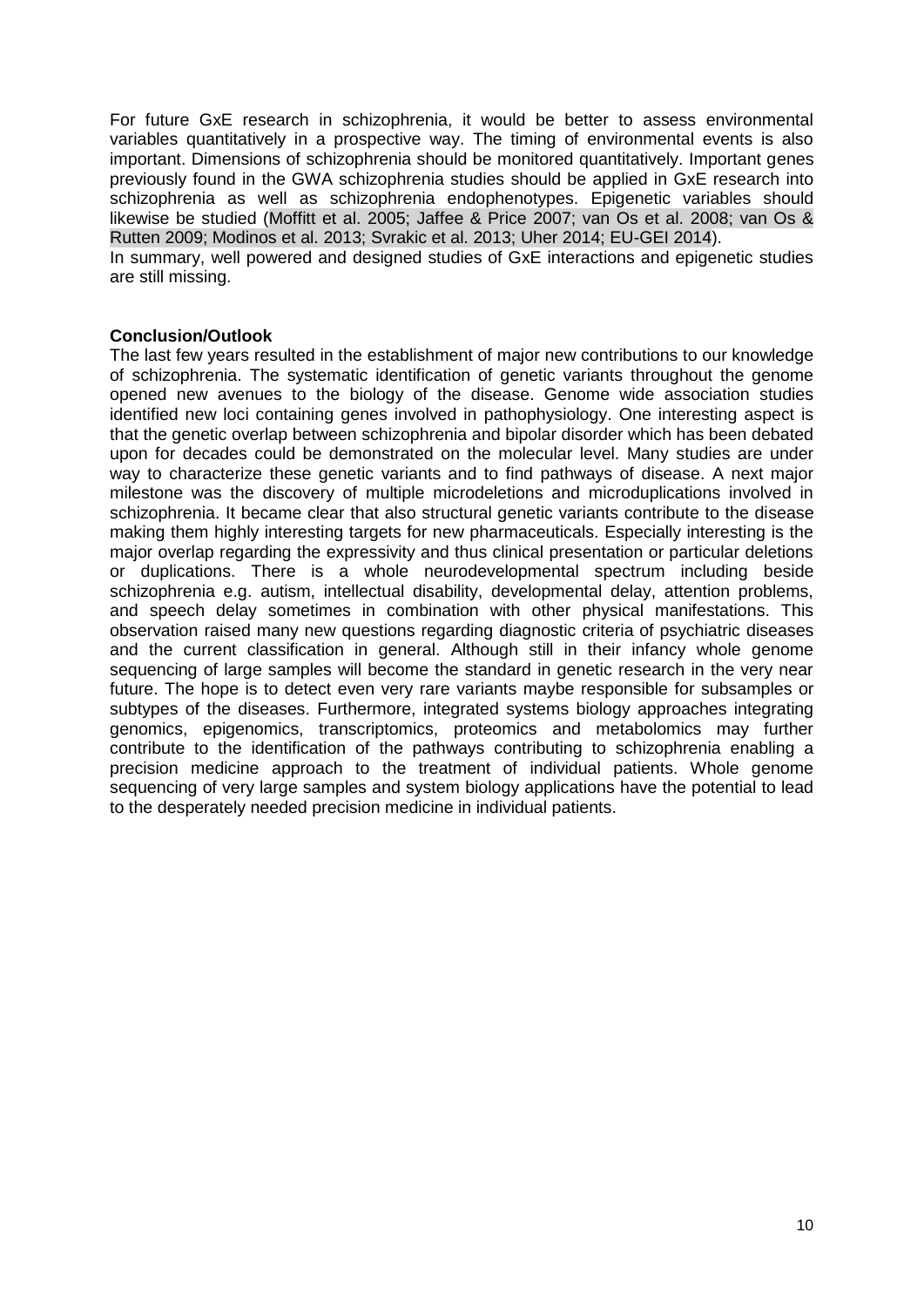#### **References**

- Abdelmoity AT, LePichon J-B, Nyp SS, Soden SE, Daniel CA, Yu S. 15q11.2 proximal imbalances associated with a diverse array of neuropsychiatric disorders and mild dysmorphic features. Journal of developmental and behavioral pediatrics JDBP 2012; 33: 570–576.
- Adams CE, Yonchek JC, Schulz KM, Graw SL, Stitzel J, Teschke PU, Stevens KE. Reduced Chrna7 expression in mice is associated with decreases in hippocampal markers of inhibitory function: implications for neuropsychiatric diseases. Neuroscience. 2012 Apr 5;207:274-82.
- Agerbo E, Sullivan PF, Vilhjálmsson BJ, Pedersen CB, Mors O, Børglum AD, Hougaard DM, Hollegaard MV, Meier S, Mattheisen M, Ripke S, Wray NR, Mortensen PB. Polygenic Risk Score, Parental Socioeconomic Status, Family History of Psychiatric Disorders, and the Risk for Schizophrenia: A Danish Population-Based Study and Metaanalysis. JAMA Psychiatry. 2015 Jul;72(7):635-41.
- Akbarian S. Epigenetic mechanisms in schizophrenia. Dialogues Clin Neurosci.2014 Sep;16(3):405-17.
- Bassett AS, McGillivray BC, Jones BD, Pantzar JT. Partial trisomy chromosome 5 cosegregating with schizophrenia. Lancet. 1988 Apr 9;1(8589):799-801.
- Beards S, Gayer-Anderson C, Borges S, Dewey ME, Fisher HL, Morgan C. 2013. Life Events and Psychosis: A Review and Meta-analysis. Schizophr Bulletin 39:740-747.
- Cardno AG, Gottesman II. Twin studies of schizophrenia: from bow-and-arrow concordances to star wars Mx and functional genomics. Am J Med Genet. 2000 Spring;97(1):12-7.
- de Kovel CG, Trucks H, Helbig I, Mefford HC, Baker C, Leu C, Kluck C, Muhle H, von Spiczak S, Ostertag P, Obermeier T, Kleefuss-Lie AA, Hallmann K, Steffens M, Gaus V, Klein KM, Hamer HM, Rosenow F, Brilstra EH, Trenité DK, Swinkels ME, Weber YG, Unterberger I, Zimprich F, Urak L, Feucht M, Fuchs K, Møller RS, Hjalgrim H, De Jonghe P, Suls A, Rückert IM, Wichmann HE, Franke A, Schreiber S, Nürnberg P, Elger CE, Lerche H, Stephani U, Koeleman BP, Lindhout D, Eichler EE, Sander T. Recurrent microdeletions at 15q11.2 and 16p13.11 predispose to idiopathic generalized epilepsies. Brain. 2010 Jan;133(Pt 1):23-32.
- Derks EM, Ayub M, Chambert K, Del Favero J, Johnstone M, MacGregor S, Maclean A, McKechanie AG, McRae AF, Moran JL, Pickard BS, Purcell S, Sklar P, StClair DM, Wray NR, Visscher PM, Blackwood DH. A genome wide survey supports the involvement of large copy number variants in schizophrenia with and without intellectual disability. Am J Med Genet B Neuropsychiatr Genet. 2013 Dec;162B(8):847-54.
- EU-GEI. 2014. Identifying Gene-Environment Interactions in Schizophrenia: Contemporary Challenges for Integrated, Large-Scale Investigations. Schizophr Bull doi: 10.1093/schbul/sbu069 (Epub ahead of print)
- Finucane HK, Bulik-Sullivan B, Gusev A, Trynka G, Reshef Y, Loh PR, Anttila V, Xu H, Zang C, Farh K, Ripke S, Day FR; ReproGen Consortium; Schizophrenia Working Group of the Psychiatric Genomics Consortium; RACI Consortium, Purcell S, Stahl E, Lindstrom S, Perry JR, Okada Y, Raychaudhuri S, Daly MJ, Patterson N, Neale BM, Price AL. Partitioning heritability by functional annotation using genome-wide association summary statistics. Nat Genet. 2015 Nov;47(11):1228-35.
- Fromer M, Pocklington AJ, Kavanagh DH, Williams HJ, Dwyer S, Gormley P, Georgieva L, Rees E, Palta P, Ruderfer DM, Carrera N, Humphreys I, Johnson JS, Roussos P, Barker DD, Banks E, Milanova V, Grant SG, Hannon E, Rose SA, Chambert K, Mahajan M, Scolnick EM, Moran JL, Kirov G, Palotie A, McCarroll SA, Holmans P, Sklar P, Owen MJ, Purcell SM, O'Donovan MC. De novo mutations in schizophrenia implicate synaptic networks. Nature. 2014 Feb 13;506(7487):179-84.
- Gatt JM, Burton KL, Williams LM, Schofield PR. Specific and common genes implicated across major mental disorders: A review of meta-analysis studies. J Psychiatr Res. 2015 Jan;60C:1-13.
- Girard SL, Gauthier J, Noreau A, Xiong L, Zhou S, Jouan L, Dionne-Laporte A, Spiegelman D, Henrion E, Diallo O, Thibodeau P, Bachand I, Bao JY, Tong AH, Lin CH, Millet B, Jaafari N, Joober R, Dion PA, Lok S, Krebs MO, Rouleau GA. Increased exonic de novo mutation rate in individuals with schizophrenia. Nat Genet. 2011 Jul 10;43(9):860-3.
- Gottesman II, Laursen TM, Bertelsen A, Mortensen PB. Severe mental disorders in offspring with 2 psychiatrically ill parents. Arch Gen Psychiatry. 2010 Mar;67(3):252-7.
- Grayton HM, Fernandes C, Rujescu D, Collier DA. Copy number variations in neurodevelopmental disorders. Prog Neurobiol. 2012 Oct;99(1):81-91.
- Grozeva D, Conrad DF, Barnes CP, Hurles M, Owen MJ, O'Donovan MC, Craddock N, Kirov G; WTCCC. Independent estimation of the frequency of rare CNVs in the UK population confirms their role in schizophrenia. Schizophr Res. 2012 Mar;135(1-3):1-7.
- Guha S, Rees E, Darvasi A, Ivanov D, Ikeda M, Bergen SE, Magnusson PK, Cormican P, Morris D, Gill M, Cichon S, Rosenfeld JA, Lee A, Gregersen PK, Kane JM, Malhotra AK, Rietschel M, Nöthen MM, Degenhardt F, Priebe L, Breuer R, Strohmaier J, Ruderfer DM, Moran JL, Chambert KD, Sanders AR, Shi J, Kendler K, Riley B, O'Neill T, Walsh D, Malhotra D, Corvin A, Purcell S, Sklar P, Iwata N, Hultman CM, Sullivan PF, Sebat J, McCarthy S, Gejman PV, Levinson DF, Owen MJ, O'Donovan MC, Lencz T, Kirov G; Molecular Genetics of Schizophrenia Consortium; Wellcome Trust Case Control Consortium 2. Implication of a rare deletion at distal 16p11.2 in schizophrenia. JAMA Psychiatry. 2013 Mar;70(3):253-60.
- Gulsuner S, Walsh T, Watts AC, Lee MK, Thornton AM, Casadei S, Rippey C, Shahin H; Consortium on the Genetics of Schizophrenia (COGS); PAARTNERS Study Group, Nimgaonkar VL, Go RC, Savage RM, Swerdlow NR, Gur RE, Braff DL, King MC, McClellan JM. Spatial and temporal mapping of de novo mutations in schizophrenia to a fetal prefrontal cortical network. Cell. 2013 Aug 1;154(3):518-29.
- Gusev A, Lee SH, Trynka G, Finucane H, Vilhjálmsson BJ, Xu H, Zang C, Ripke S, Bulik-Sullivan B, Stahl E; Schizophrenia Working Group of the Psychiatric Genomics Consortium; SWE-SCZ Consortium, Kähler AK, Hultman CM, Purcell SM, McCarroll SA, Daly M, Pasaniuc B, Sullivan PF, Neale BM, Wray NR, Raychaudhuri S,Price AL; Schizophrenia Working Group of the Psychiatric Genomics Consortium; SWE-SCZ Consortium. Partitioning heritability of regulatory and cell-type-specific variants across 11 common diseases. Am J Hum Genet. 2014 Nov 6;95(5):535-52.
- Haldeman-Englert CR, Jewett T. 1q21.1 Recurrent Microdeletion. In Pagon RA, Adam MP, Ardinger HH, Wallace SE, Amemiya A, Bean LJH et al. (eds). GeneReviews(R): Seattle (WA), 1993. 2011 Feb 24 [updated 2015 Nov 12].
- Hamshere ML, Walters JT, Smith R, Richards AL, Green E, Grozeva D, Jones I, Forty L, Jones L, Gordon-Smith K, Riley B, O'Neill FA, Kendler KS, Sklar P, Purcell S, Kranz J; Schizophrenia Psychiatric Genome-wide Association Study Consortium; Wellcome Trust Case Control Consortium+; Wellcome Trust Case Control Consortium 2, Morris D, Gill M, Holmans P, Craddock N, Corvin A, Owen MJ, O'Donovan MC. Genome-wide significant associations in schizophrenia to ITIH3/4, CACNA1C and SDCCAG8, and extensive replication of associations reported by the Schizophrenia PGC. Mol Psychiatry. 2013 Jun;18(6):708-12.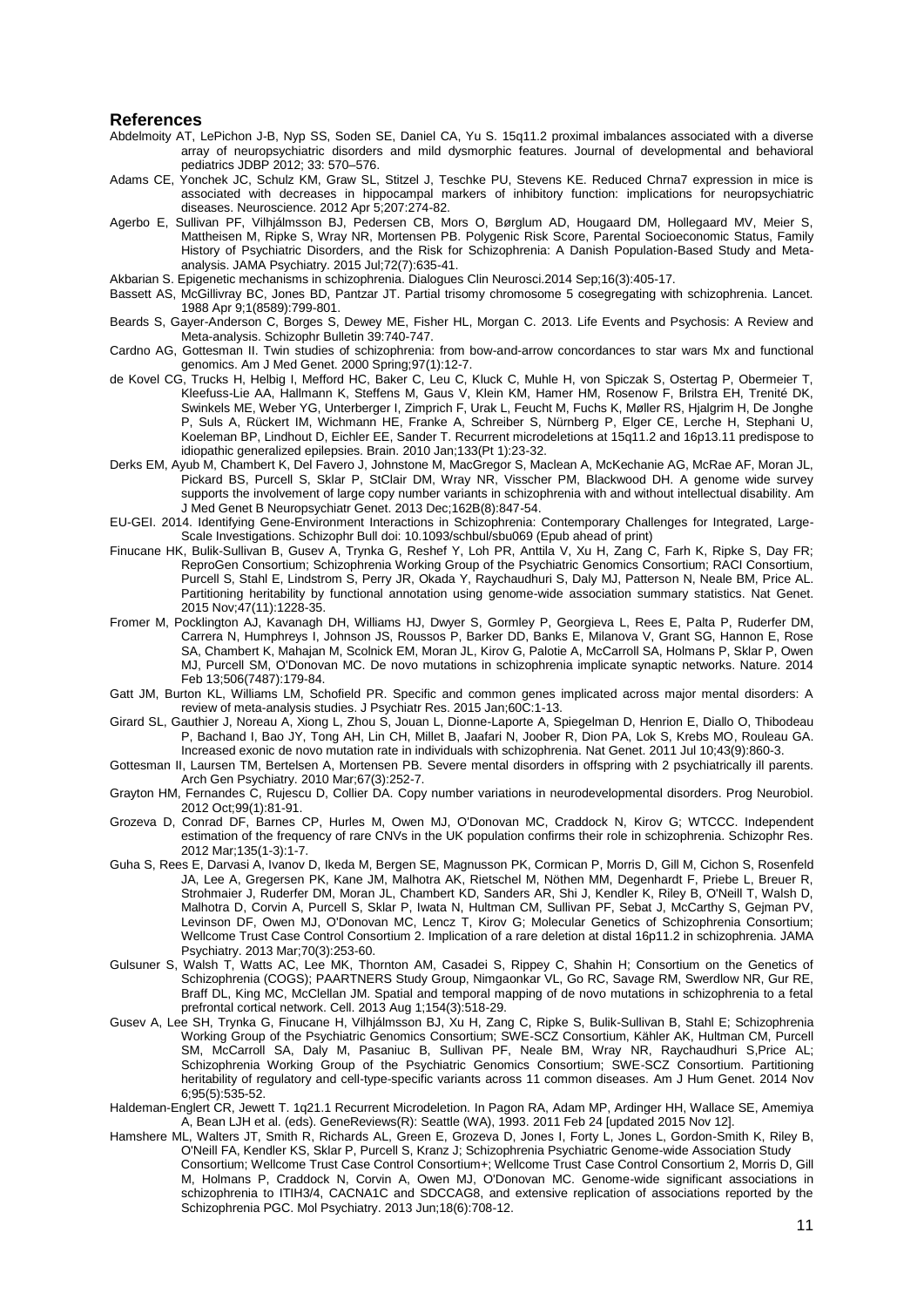- Helbig I, Mefford HC, Sharp AJ, Guipponi M, Fichera M, Franke A, Muhle H, de Kovel C, Baker C, von Spiczak S, Kron KL, Steinich I, Kleefuss-Lie AA, Leu C, Gaus V, Schmitz B, Klein KM, Reif PS, Rosenow F, Weber Y, Lerche H, Zimprich F, Urak L, Fuchs K, Feucht M, Genton P, Thomas P, Visscher F, de Haan GJ, Møller RS, Hjalgrim H, Luciano D, Wittig M, Nothnagel M, Elger CE, Nürnberg P, Romano C, Malafosse A, Koeleman BP, Lindhout D, Stephani U, Schreiber S, Eichler EE, Sander T. 15q13.3 microdeletions increase risk of idiopathic generalized epilepsy. Nat Genet. 2009 Feb;41(2):160-2.
- Ingason A, Kirov G, Giegling I, Hansen T, Isles AR, Jakobsen KD, Kristinsson KT, le Roux L, Gustafsson O, Craddock N, Möller HJ, McQuillin A, Muglia P, Cichon S, Rietschel M, Ophoff RA, Djurovic S, Andreassen OA, Pietiläinen OP, Peltonen L, Dempster E, Collier DA, St Clair D, Rasmussen HB, Glenthøj BY, Kiemeney LA, Franke B, Tosato S, Bonetto C, Saemundsen E, Hreidarsson SJ; GROUP Investigators, Nöthen MM, Gurling H, O'Donovan MC, Owen MJ, Sigurdsson E, Petursson H, Stefansson H, Rujescu D, Stefansson K, Werge T. Maternally derived microduplications at 15q11-q13: implication of imprinted genes in psychotic illness. Am J Psychiatry. 2011a Apr;168(4):408-17.
- Ingason A, Rujescu D, Cichon S, Sigurdsson E, Sigmundsson T, Pietiläinen OP, Buizer-Voskamp JE, Strengman E, Francks C, Muglia P, Gylfason A, Gustafsson O, Olason PI, Steinberg S, Hansen T, Jakobsen KD, Rasmussen HB, Giegling I, Möller HJ, Hartmann A, Crombie C, Fraser G, Walker N, Lonnqvist J, Suvisaari J, Tuulio-Henriksson A, Bramon E, Kiemeney LA, Franke B, Murray R, Vassos E, Toulopoulou T, Mühleisen TW, Tosato S, Ruggeri M, Djurovic S, Andreassen OA, Zhang Z, Werge T, Ophoff RA; GROUP Investigators, Rietschel M, Nöthen MM, Petursson H, Stefansson H, Peltonen L, Collier D, Stefansson K, St Clair DM. Copy number variations of chromosome 16p13.1 region associated with schizophrenia. Mol Psychiatry. 2011b Jan;16(1):17-25.
- International Schizophrenia Consortium. Rare chromosomal deletions and duplications increase risk of schizophrenia. Nature. 2008 Sep 11;455(7210):237-41.
- International Schizophrenia Consortium, Purcell SM, Wray NR, Stone JL, Visscher PM, O'Donovan MC, Sullivan PF, Sklar P. Common polygenic variation contributes to risk of schizophrenia and bipolar disorder. Nature. 2009 Aug 6;460(7256):748-52.
- Irish Schizophrenia Genomics Consortium and the Wellcome Trust Case Control Consortium 2. Genome-wide association study implicates HLA-C\*01:02 as a risk factor at the major histocompatibility complex locus in schizophrenia. Biol Psychiatry. 2012 Oct 15;72(8):620-8.
- Isles AR, Ingason A, Lowther C, Walters J, Gawlick M, Stöber G, Rees E, Martin J, Little RB, Potter H, Georgieva L, Pizzo L, Ozaki N, Aleksic B, Kushima I, Ikeda M, Iwata N, Levinson DF, Gejman PV, Shi J, Sanders AR, Duan J, Willis J, Sisodiya S, Costain G, Werge TM, Degenhardt F, Giegling I, Rujescu D, Hreidarsson SJ, Saemundsen E, Ahn JW, Ogilvie C, Girirajan SD, Stefansson H, Stefansson K, O'Donovan MC, Owen MJ, Bassett A, Kirov G. Parental Origin of Interstitial Duplications at 15q11.2-q13.3 in Schizophrenia and Neurodevelopmental Disorders. PLoS Genet. 2016 May 6;12(5):e1005993.
- Jaffee SR, Price TS. 2007. Gene-environment correlations: a review of the evidence and implications for prevention of mental illness. Mol Psychiatry 12:432-442.
- Jenkins AK, Paterson C, Wang Y, Hyde TM, Kleinman JE, Law AJ. Neurexin 1 (NRXN1) splice isoform expression during human neocortical development and aging. Molecular Psychiatry 2016; 21: 701–706.
- Kendler KS. A joint history of the nature of genetic variation and the nature of schizophrenia. Mol Psychiatry. 2014 Aug 19. Epub
- Kennedy JL, Giuffra LA, Moises HW, Cavalli-Sforza LL, Pakstis AJ, Kidd JR, Castiglione CM, Sjogren B, Wetterberg L, Kidd KK. Evidence against linkage of schizophrenia to markers on chromosome 5 in a northern Swedish pedigree. Nature. 1988 Nov 10;336(6195):167-70.
- Kirov G, Gumus D, Chen W, Norton N, Georgieva L, Sari M, O'Donovan MC, Erdogan F, Owen MJ, Ropers HH, Ullmann R. Comparative genome hybridization suggests a role for NRXN1 and APBA2 in schizophrenia. Hum Mol Genet. 2008 Feb 1;17(3):458-65.
- Kirov G, Grozeva D, Norton N, Ivanov D, Mantripragada KK, Holmans P; International Schizophrenia Consortium; Wellcome Trust Case Control Consortium, Craddock N, Owen MJ, O'Donovan MC. Support for the involvement of large copy number variants in the pathogenesis of schizophrenia. Hum Mol Genet. 2009a Apr 15;18(8):1497-503.
- Kirov G, Rujescu D, Ingason A, Collier DA, O'Donovan MC, Owen MJ. Neurexin 1 (NRXN1) deletions in schizophrenia. Schizophr Bull. 2009b Sep;35(5):851-4.
- Kirov G, Pocklington AJ, Holmans P, Ivanov D, Ikeda M, Ruderfer D, Moran J, Chambert K, Toncheva D, Georgieva L, Grozeva D, Fjodorova M, Wollerton R, Rees E, Nikolov I, van de Lagemaat LN, Bayés A, Fernandez E, Olason PI, Böttcher Y, Komiyama NH, Collins MO, Choudhary J, Stefansson K, Stefansson H, Grant SG, Purcell S, Sklar P, O'Donovan MC, Owen MJ. De novo CNV analysis implicates specific abnormalities of postsynaptic signalling complexes in the pathogenesis of schizophrenia. Mol Psychiatry. 2012 Feb;17(2):142-53.
- Lencz T, Morgan TV, Athanasiou M, Dain B, Reed CR, Kane JM, Kucherlapati R, Malhotra AK. Converging evidence for a pseudoautosomal cytokine receptor gene locus in schizophrenia. Mol Psychiatry. 2007 Jun;12(6):572-80.
- Levinson DF, Duan J, Oh S, Wang K, Sanders AR, Shi J, Zhang N, Mowry BJ, Olincy A, Amin F, Cloninger CR, Silverman JM, Buccola NG, Byerley WF, Black DW, Kendler KS, Freedman R, Dudbridge F, Pe'er I, Hakonarson H, Bergen SE, Fanous AH, Holmans PA, Gejman PV. Copy number variants in schizophrenia: confirmation of five previous findings and new evidence for 3q29 microdeletions and VIPR2 duplications. Am J Psychiatry. 2011 Mar;168(3):302-16.
- Lichtenstein P, Björk C, Hultman CM, Scolnick E, Sklar P, Sullivan PF. Recurrence risks for schizophrenia in a Swedish national cohort. Psychol Med. 2006 Oct;36(10):1417-25.
- Lichtenstein P, Yip BH, Björk C, Pawitan Y, Cannon TD, Sullivan PF, Hultman CM. Common genetic determinants of schizophrenia and bipolar disorder in Swedish families: a population-based study. Lancet. 2009 Jan 17;373(9659):234-9.
- Malhotra D, Sebat J. CNVs: harbingers of a rare variant revolution in psychiatric genetics. Cell. 2012 Mar 16;148(6):1223-41.

Maric NP, Svrakic DM. 2012. Why schizophrenia genetics needs epigenetics: A review. Psychiat Danubina 24:2-18.

- Marshall CR, Noor A, Vincent JB, Lionel AC, Feuk L, Skaug J, Shago M, Moessner R, Pinto D, Ren Y, Thiruvahindrapduram B, Fiebig A, Schreiber S, Friedman J, Ketelaars CE, Vos YJ, Ficicioglu C, Kirkpatrick S, Nicolson R, Sloman L, Summers A, Gibbons CA, Teebi A, Chitayat D, Weksberg R, Thompson A, Vardy C, Crosbie V, Luscombe S, Baatjes R, Zwaigenbaum L, Roberts W, Fernandez B, Szatmari P, Scherer SW. Structural variation of chromosomes in autism spectrum disorder. Am J Hum Genet. 2008 Feb;82(2):477-88.
- McCarthy SE, Makarov V, Kirov G, Addington AM, McClellan J, Yoon S, Perkins DO, Dickel DE, Kusenda M, Krastoshevsky O, Krause V, Kumar RA, Grozeva D, Malhotra D, Walsh T, Zackai EH, Kaplan P, Ganesh J, Krantz ID, Spinner NB, Roccanova P, Bhandari A, Pavon K, Lakshmi B, Leotta A, Kendall J, Lee YH, Vacic V, Gary S, Iakoucheva LM,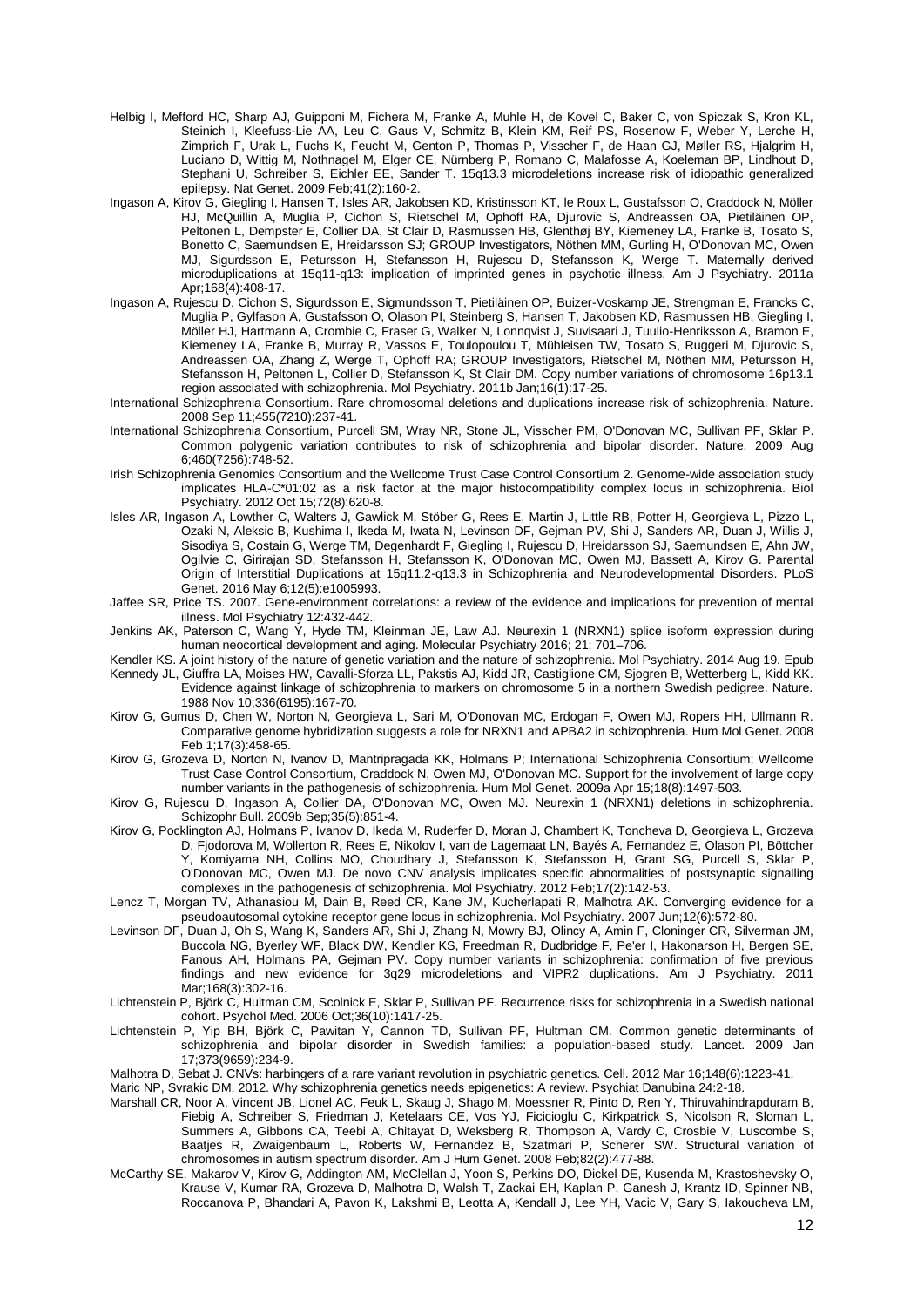Crow TJ, Christian SL, Lieberman JA, Stroup TS, Lehtimäki T, Puura K, Haldeman-Englert C, Pearl J, Goodell M, Willour VL, Derosse P, Steele J, Kassem L, Wolff J, Chitkara N, McMahon FJ, Malhotra AK, Potash JB, Schulze TG, Nöthen MM, Cichon S, Rietschel M, Leibenluft E, Kustanovich V, Lajonchere CM, Sutcliffe JS, Skuse D, Gill M, Gallagher L, Mendell NR; Wellcome Trust Case Control Consortium, Craddock N, Owen MJ, O'Donovan MC, Shaikh TH, Susser E, Delisi LE, Sullivan PF, Deutsch CK, Rapoport J, Levy DL, King MC, Sebat J. Microduplications of 16p11.2 are associated with schizophrenia. Nat Genet. 2009 Nov;41(11):1223-7.

- McCarthy SE, Gillis J, Kramer M, Lihm J, Yoon S, Berstein Y, Mistry M, Pavlidis P, Solomon R, Ghiban E, Antoniou E, Kelleher E, O'Brien C, Donohoe G, Gill M, Morris DW, McCombie WR, Corvin A. De novo mutations in schizophrenia implicate chromatin remodeling and support a genetic overlap with autism and intellectual disability. Mol Psychiatry. 2014 Jun;19(6):652-8.
- Millar JK, Christie S, Semple CA, Porteous DJ. Chromosomal location and genomic structure of the human translin-associated factor X gene (TRAX; TSNAX) revealed by intergenic splicing to DISC1, a gene disrupted by a translocation segregating with schizophrenia. Genomics. 2000 Jul 1:67(1):69-77.
- Miller BJ, Culpepper N, Rapaport MH, Buckley P. 2013. Prenatal inflammation and neurodevelopment in schizophrenia: A review of human studies. Progress Neuro Psychopharmacol Biol Psychiatry 42:92-100.
- Modinos G, Iyegbe C, Prata D, Rivera M, Kempton MJ, Valmaggia LR et al. 2013. Molecular genetic gene-environment studies using candidate genes in schizophrenia: A systematic review. Schizophr Research 150:356-365.
- Moffitt TE, Caspi A, Rutter M. 2005. Strategy for Investigating Interactions Between Measured Genes and Measured Environments. Arch Gen Psychiatry 62:473-481.
- Moreno-De-Luca D; SGENE Consortium, Mulle JG; Simons Simplex Collection Genetics Consortium, Kaminsky EB, Sanders SJ; GeneSTAR, Myers SM, Adam MP, Pakula AT, Eisenhauer NJ, Uhas K, Weik L, Guy L, Care ME, Morel CF, Boni C, Salbert BA, Chandrareddy A, Demmer LA, Chow EW, Surti U, Aradhya S, Pickering DL, Golden DM, Sanger WG, Aston E, Brothman AR, Gliem TJ, Thorland EC, Ackley T, Iyer R, Huang S, Barber JC, Crolla JA, Warren ST, Martin CL, Ledbetter DH. Deletion 17q12 is a recurrent copy number variant that confers high risk of autism and schizophrenia. Am J Hum Genet. 2010 Nov 12;87(5):618-30.
- Muir WJ, Pickard BS, Blackwood DH. Disrupted-in-Schizophrenia-1. Curr Psychiatry Rep. 2008 Apr;10(2):140-7.
- Mulle JG, Dodd AF, McGrath JA, Wolyniec PS, Mitchell AA, Shetty AC, Sobreira NL, Valle D, Rudd MK, Satten G, Cutler DJ, Pulver AE, Warren ST. Microdeletions of 3q29 confer high risk for schizophrenia. Am J Hum Genet. 2010 Aug 13;87(2):229-36.
- Mulle JG, Pulver AE, McGrath JA, Wolyniec PS, Dodd AF, Cutler DJ, Sebat J, Malhotra D, Nestadt G, Conrad DF, Hurles M, Barnes CP, Ikeda M, Iwata N, Levinson DF, Gejman PV, Sanders AR, Duan J, Mitchell AA, Peter I, Sklar P, O'Dushlaine CT, Grozeva D, O'Donovan MC, Owen MJ, Hultman CM, Kähler AK, Sullivan PF; Molecular Genetics of Schizophrenia Consortium, Kirov G, Warren ST. Reciprocal duplication of the Williams-Beuren syndrome deletion on chromosome 7q11.23 is associated with schizophrenia. Biol Psychiatry. 2014 Mar 1;75(5):371-7.
- [Mullis K,](http://www.ncbi.nlm.nih.gov/pubmed/?term=Mullis%20K%5BAuthor%5D&cauthor=true&cauthor_uid=3472723) [Faloona F,](http://www.ncbi.nlm.nih.gov/pubmed/?term=Faloona%20F%5BAuthor%5D&cauthor=true&cauthor_uid=3472723) [Scharf S,](http://www.ncbi.nlm.nih.gov/pubmed/?term=Scharf%20S%5BAuthor%5D&cauthor=true&cauthor_uid=3472723) [Saiki R,](http://www.ncbi.nlm.nih.gov/pubmed/?term=Saiki%20R%5BAuthor%5D&cauthor=true&cauthor_uid=3472723) [Horn G,](http://www.ncbi.nlm.nih.gov/pubmed/?term=Horn%20G%5BAuthor%5D&cauthor=true&cauthor_uid=3472723) [Erlich H.](http://www.ncbi.nlm.nih.gov/pubmed/?term=Erlich%20H%5BAuthor%5D&cauthor=true&cauthor_uid=3472723) Specific enzymatic amplification of DNA in vitro: the polymerase chain reaction[. Cold Spring Harb Symp Quant Biol. 1](http://www.ncbi.nlm.nih.gov/pubmed/3472723)986;51 Pt 1:263-73.
- Mullis KB, Ferré F, Gibbs RA. The polymerase chain reaction. 1994. Birkhäuser, Basel, Berlin, Boston.
- NCI-NHGRI Working Group on Replication in Association Studies, Chanock SJ,Manolio T, Boehnke M, Boerwinkle E, Hunter DJ, Thomas G, Hirschhorn JN, Abecasis G, Altshuler D, Bailey-Wilson JE, Brooks LD, Cardon LR, Daly M, Donnelly P, Fraumeni JF Jr, Freimer NB, Gerhard DS, Gunter C, Guttmacher AE, Guyer MS, Harris EL, Hoh J, Hoover R, Kong CA, Merikangas KR, Morton CC, Palmer LJ, Phimister EG, Rice JP, Roberts J, Rotimi C, Tucker MA, Vogan KJ, Wacholder S, Wijsman EM, Winn DM, Collins FS. Replicating genotype-phenotype associations. Nature. 2007 Jun 7;447(7145):655-60.
- Ng MY, Levinson DF, Faraone SV, Suarez BK, DeLisi LE, Arinami T, Riley B, Paunio T, Pulver AE, Irmansyah, Holmans PA, Escamilla M, Wildenauer DB, Williams NM, Laurent C, Mowry BJ, Brzustowicz LM, Maziade M, Sklar P, Garver DL, Abecasis GR, Lerer B, Fallin MD, Gurling HM, Gejman PV, Lindholm E, Moises HW, Byerley W, Wijsman EM, Forabosco P, Tsuang MT, Hwu HG, Okazaki Y, Kendler KS, Wormley B, Fanous A, Walsh D, O'Neill FA, Peltonen L, Nestadt G, Lasseter VK, Liang KY, Papadimitriou GM, Dikeos DG, Schwab SG, Owen MJ, O'Donovan MC, Norton N, Hare E, Raventos H, Nicolini H, Albus M, Maier W, Nimgaonkar VL, Terenius L, Mallet J, Jay M, Godard S, Nertney D, Alexander M, Crowe RR, Silverman JM, Bassett AS, Roy MA, Mérette C, Pato CN, Pato MT, Roos JL, Kohn Y, Amann-Zalcenstein D, Kalsi G, McQuillin A, Curtis D, Brynjolfson J, Sigmundsson T, Petursson H, Sanders AR, Duan J, Jazin E, Myles-Worsley M, Karayiorgou M, Lewis CM. Meta-analysis of 32 genome-wide linkage studies of schizophrenia. Mol Psychiatry. 2009 Aug;14(8):774-85.
- O'Donovan MC, Craddock N, Norton N, Williams H, Peirce T, Moskvina V, Nikolov I, Hamshere M, Carroll L, Georgieva L, Dwyer S, Holmans P, Marchini JL, Spencer CC, Howie B, Leung HT, Hartmann AM, Möller HJ, Morris DW, Shi Y, Feng G, Hoffmann P, Propping P, Vasilescu C, Maier W, Rietschel M, Zammit S, Schumacher J, Quinn EM, Schulze TG, Williams NM, Giegling I, Iwata N, Ikeda M, Darvasi A, Shifman S, He L, Duan J, Sanders AR, Levinson DF, Gejman PV, Buccola NG, Mowry BJ, Freedman R, Amin F, Black DW, Silverman JM, Byerley WF, Cloninger CR; Molecular Genetics of Schizophrenia Collaboration, Cichon S, Nöthen MM, Gill M, Corvin A, Rujescu D, Kirov G, Owen MJ. Identification of loci associated with schizophrenia by genome-wide association and follow-up. Nat Genet. 2008 Sep;40(9):1053-5.
- Owen MJ, Sawa A, Mortensen PB. Schizophrenia. Lancet. 2016 Jan 14. pii: S0140-6736(15)01121-6.
- Pagnamenta AT, Wing K, Sadighi Akha E, Knight SJ, Bölte S, Schmötzer G, Duketis E, Poustka F, Klauck SM, Poustka A, Ragoussis J, Bailey AJ, Monaco AP; International Molecular Genetic Study of Autism Consortium. A 15q13.3 microdeletion segregating with autism. Eur J Hum Genet. 2009 May;17(5):687-92.
- Pelayo-Teran JM, Suarez-Pinilla P, Chadi N, Crespo-Facorro B. 2012. Gene-Environment Interactions Underlying the Effect of Cannabis in First Episode Psychosis. Curr Pharmaceutic Design 18:5024-5035.
- Perkins DO, Jeffries C, Sullivan P. 2005. Expanding the "central dogma": the regulatory role of nonprotein coding genes and implications for the genetic liability to schizophrenia. Mol Psychiatry 10:69-78.
- Pocklington AJ, Rees E, Walters JT, Han J, Kavanagh DH, Chambert KD, Holmans P, Moran JL, McCarroll SA, Kirov G, O'Donovan MC, Owen MJ. Novel Findings from CNVs Implicate Inhibitory and Excitatory Signaling Complexes in Schizophrenia. Neuron. 2015 Jun 3;86(5):1203-14.
- Porteous DJ, Thomson PA, Millar JK, Evans KL, Hennah W, Soares DC, McCarthy S,McCombie WR, Clapcote SJ, Korth C, Brandon NJ, Sawa A, Kamiya A, Roder JC, Lawrie SM, McIntosh AM, St Clair D, Blackwood DH. DISC1 as a genetic risk factor for schizophrenia and related major mental illness: response to Sullivan. Mol Psychiatry. 2014 Feb;19(2):141-3.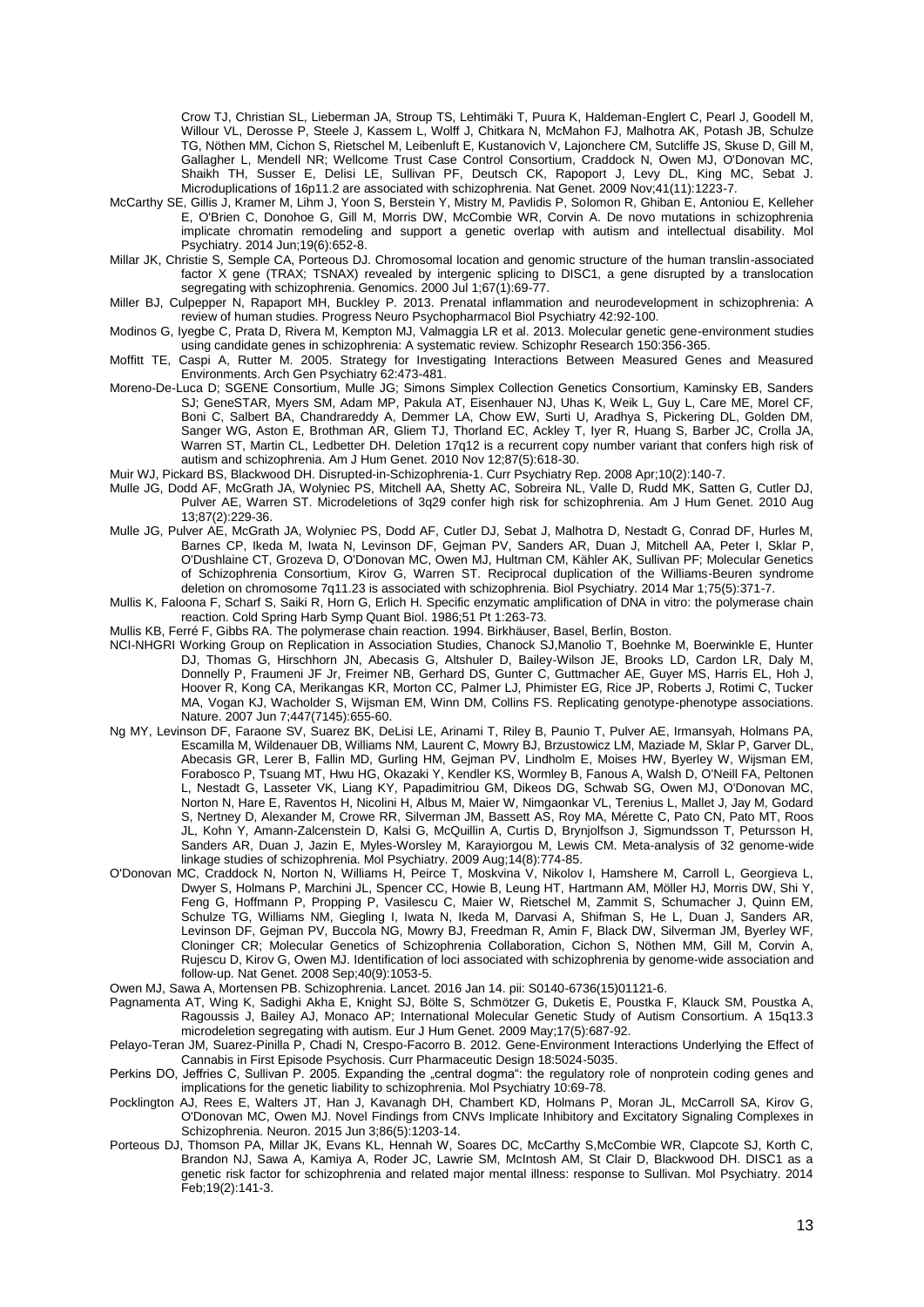- Pulver AE, Nestadt G, Goldberg R, Shprintzen RJ, Lamacz M, Wolyniec PS, Morrow B, Karayiorgou M, Antonarakis SE, Housman D, et al. Psychotic illness in patients diagnosed with velo-cardio-facial syndrome and their relatives. J Nerv Ment Dis. 1994 Aug;182(8):476-8.
- Purcell SM, Moran JL, Fromer M, Ruderfer D, Solovieff N, Roussos P, O'Dushlaine C, Chambert K, Bergen SE, Kähler A, Duncan L, Stahl E, Genovese G, Fernández E, Collins MO, Komiyama NH, Choudhary JS, Magnusson PK, Banks E, Shakir K, Garimella K, Fennell T, DePristo M, Grant SG, Haggarty SJ, Gabriel S, Scolnick EM, Lander ES, Hultman CM, Sullivan PF, McCarroll SA, Sklar P. A polygenic burden of rare disruptive mutations in schizophrenia. Nature. 2014 Feb 13;506(7487):185-90.
- Randall AD, Kurihara M, Brandon NJ, Brown JT. Disrupted in schizophrenia 1 and synaptic function in the mammalian central nervous system. Eur J Neurosci. 2014 Apr;39(7):1068-73.
- Raux G, Bumsel E, Hecketsweiler B, van Amelsvoort T, Zinkstok J, Manouvrier-Hanu S, Fantini C, Brévière GM, Di Rosa G, Pustorino G, Vogels A, Swillen A, Legallic S, Bou J, Opolczynski G, Drouin-Garraud V, Lemarchand M, Philip N, Gérard-Desplanches A, Carlier M, Philippe A, Nolen MC, Heron D, Sarda P, Lacombe D, Coizet C, Alembik Y, Layet V, Afenjar A, Hannequin D, Demily C, Petit M, Thibaut F, Frebourg T, Campion D. [Involvement of](http://www.ncbi.nlm.nih.gov/pubmed/17135275)  [hyperprolinemia in cognitive and psychiatric features of the 22q11 deletion syndrome.](http://www.ncbi.nlm.nih.gov/pubmed/17135275) Hum Mol Genet. 2007 Jan 1;16(1):83-91.
- Rees E, Walters JT, Georgieva L, Isles AR, Chambert KD, Richards AL, Mahoney-Davies G, Legge SE, Moran JL, McCarroll SA, O'Donovan MC, Owen MJ, Kirov G. Analysis of copy number variations at 15 schizophrenia-associated loci. Br J Psychiatry. 2014 Feb;204(2):108-14.
- Ripke S, O'Dushlaine C, Chambert K, Moran JL, Kähler AK, Akterin S, Bergen SE,Collins AL, Crowley JJ, Fromer M, Kim Y, Lee SH, Magnusson PK, Sanchez N, Stahl EA, Williams S, Wray NR, Xia K, Bettella F, Borglum AD, Bulik-Sullivan BK, Cormican P, Craddock N, de Leeuw C, Durmishi N, Gill M, Golimbet V, Hamshere ML, Holmans P, Hougaard DM, Kendler KS, Lin K, Morris DW, Mors O, Mortensen PB, Neale BM, O'Neill FA, Owen MJ, Milovancevic MP, Posthuma D, Powell J, Richards AL, Riley BP, Ruderfer D, Rujescu D, Sigurdsson E, Silagadze T, Smit AB, Stefansson H, Steinberg S, Suvisaari J, Tosato S, Verhage M, Walters JT; Multicenter Genetic Studies of Schizophrenia Consortium, Levinson DF, Gejman PV, Kendler KS, Laurent C, Mowry BJ, O'Donovan MC, Owen MJ, Pulver AE, Riley BP, Schwab SG, Wildenauer DB, Dudbridge F, Holmans P, Shi J, Albus M, Alexander M, Campion D, Cohen D, Dikeos D, Duan J, Eichhammer P, Godard S, Hansen M, Lerer FB, Liang KY, Maier W, Mallet J, Nertney DA, Nestadt G, Norton N, O'Neill FA, Papadimitriou GN, Ribble R, Sanders AR, Silverman JM, Walsh D, Williams NM, Wormley B; Psychosis Endophenotypes International Consortium, Arranz MJ, Bakker S, Bender S, Bramon E, Collier D, Crespo-Facorro B, Hall J, Iyegbe C, Jablensky A, Kahn RS, Kalaydjieva L, Lawrie S, Lewis CM, Lin K, Linszen DH, Mata I, McIntosh A, Murray RM, Ophoff RA, Powell J, Rujescu D, Van Os J, Walshe M, Weisbrod M, Wiersma D; Wellcome Trust Case Control Consortium 2, Donnelly P, Barroso I, Blackwell JM, Bramon E, Brown MA, Casas JP, Corvin AP, Deloukas P, Duncanson A, Jankowski J, Markus HS, Mathew CG, Palmer CN, Plomin R, Rautanen A, Sawcer SJ, Trembath RC, Viswanathan AC, Wood NW, Spencer CC, Band G, Bellenguez C, Freeman C, Hellenthal G, Giannoulatou E, Pirinen M, Pearson RD, Strange A, Su Z, Vukcevic D, Donnelly P, Langford C, Hunt SE, Edkins S, Gwilliam R, Blackburn H, Bumpstead J, Dronov S, Gillman M, Gray E, Hammond N, Jayakumar A, McCann OT, Liddle J, Potter SC, Ravindrarajah R, Ricketts M, Tashakkori-Ghanbaria A, Waller MJ, Weston P, Widaa S, Whittaker P, Barroso I, Deloukas P, Mathew CG, Blackwell JM, Brown MA, Corvin AP, McCarthy MI, Spencer CC, Bramon E, Corvin AP, O'Donovan MC, Stefansson K, Scolnick E, Purcell S, McCarroll SA, Sklar P, Hultman CM, Sullivan PF. Genome-wide association analysis identifies 13 new risk loci for schizophrenia. Nat Genet. 2013 Oct;45(10):1150-9.
- Rujescu D, Ingason A, Cichon S, Pietiläinen OP, Barnes MR, Toulopoulou T, Picchioni M, Vassos E, Ettinger U, Bramon E, Murray R, Ruggeri M, Tosato S, Bonetto C, Steinberg S, Sigurdsson E, Sigmundsson T, Petursson H, Gylfason A, Olason PI, Hardarsson G, Jonsdottir GA, Gustafsson O, Fossdal R, Giegling I, Möller HJ, Hartmann AM, Hoffmann P, Crombie C, Fraser G, Walker N, Lonnqvist J, Suvisaari J, Tuulio-Henriksson A, Djurovic S, Melle I, Andreassen OA, Hansen T, Werge T, Kiemeney LA, Franke B, Veltman J, Buizer-Voskamp JE; GROUP Investigators, Sabatti C, Ophoff RA, Rietschel M, Nöthen MM, Stefansson K, Peltonen L, St Clair D, Stefansson H, Collier DA. Disruption of the neurexin 1 gene is associated with schizophrenia. Hum Mol Genet. 2009 Mar 1;18(5):988-96.
- Rutter M, Moffitt TE, Caspi A. 2006. Gene-environment interplay and psychopathology: multiple varieties but real effects. J Child Psychol Psychiatry 47:226-261.
- Sanders SJ, He X, Willsey AJ, Ercan-Sencicek AG, Samocha KE, Cicek AE, Murtha MT, Bal VH, Bishop SL, Dong S, Goldberg AP, Jinlu C, Keaney JF 3rd, Klei L, Mandell JD, Moreno-De-Luca D, Poultney CS, Robinson EB, Smith L, Solli-Nowlan T, Su MY, Teran NA, Walker MF, Werling DM, Beaudet AL, Cantor RM, Fombonne E, Geschwind DH, Grice DE, Lord C, Lowe JK, Mane SM, Martin DM, Morrow EM, Talkowski ME, Sutcliffe JS, Walsh CA, Yu TW; Autism Sequencing Consortium, Ledbetter DH, Martin CL, Cook EH, Buxbaum JD, Daly MJ, Devlin B, Roeder K, State MW. Insights into Autism Spectrum Disorder Genomic Architecture and Biology from 71 Risk Loci. Neuron. 2015 Sep 23;87(6):1215-33.
- Schaaf CP, Boone PM, Sampath S, Williams C, Bader PI, Mueller JM, Shchelochkov OA, Brown CW, Crawford HP, Phalen JA, Tartaglia NR, Evans P, Campbell WM, Tsai AC, Parsley L, Grayson SW, Scheuerle A, Luzzi CD, Thomas SK, Eng PA, Kang SH, Patel A, Stankiewicz P, Cheung SW. Phenotypic spectrum and genotype-phenotype correlations of NRXN1 exon deletions. Eur J Hum Genet. 2012 Dec;20(12):1240-7.
- Schizophrenia Psychiatric Genome-Wide Association Study (GWAS) Consortium. Genome-wide association study identifies five new schizophrenia loci. Nat Genet. 2011 Sep 18;43(10):969-76.
- Schizophrenia Working Group of the Psychiatric Genomics Consortium. Biological insights from 108 schizophrenia-associated genetic loci. Nature. 2014 Jul 24;511(7510):421-7.
- Schneider M, Debbané M, Bassett AS, Chow EW, Fung WL, van den Bree M, Owen M, Murphy KC, Niarchou M, Kates WR, Antshel KM, Fremont W, McDonald-McGinn DM, Gur RE, Zackai EH, Vorstman J, Duijff SN, Klaassen PW, Swillen A, Gothelf D, Green T, Weizman A, Van Amelsvoort T, Evers L, Boot E, Shashi V, Hooper SR, Bearden CE, Jalbrzikowski M, Armando M, Vicari S, Murphy DG, Ousley O, Campbell LE, Simon TJ, Eliez S; International Consortium on Brain and Behavior in 22q11.2 Deletion Syndrome. Psychiatric disorders from childhood to adulthood in 22q11.2 deletion syndrome: results from the International Consortium on Brain and Behavior in 22q11.2 Deletion Syndrome. Am J Psychiatry. 2014 Jun;171(6):627-39.
- Shih RA, Belmonte PL, Zandi PP. A review of the evidence from family, twin and adoption studies for a genetic contribution to adult psychiatric disorders. IntRev Psychiatry. 2004 Nov;16(4):260-83.
- Sekar A, Bialas AR, de Rivera H, Davis A, Hammond TR, Kamitaki N, Tooley K, Presumey J, Baum M, Van Doren V, Genovese G, Rose SA, Handsaker RE; Schizophrenia Working Group of the Psychiatric Genomics Consortium, Daly MJ,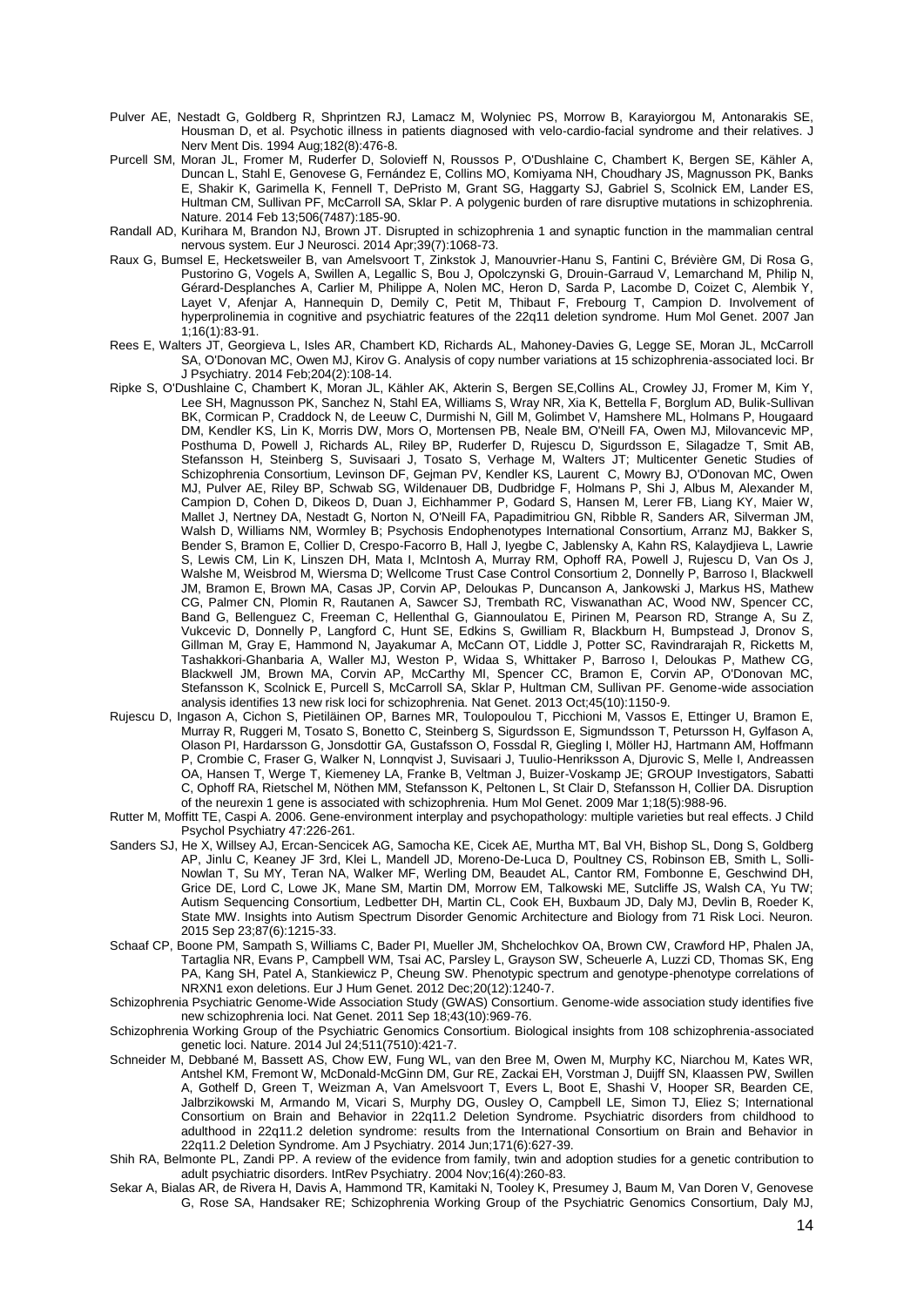Carroll MC, Stevens B, McCarroll SA. Schizophrenia risk from complex variation of complement component 4. Nature. 2016 Feb 11;530(7589):177-83.

Sherrington R, Brynjolfsson J, Petursson H, Potter M, Dudleston K, Barraclough B, Wasmuth J, Dobbs M, Gurling H. Localization of a susceptibility locus for schizophrenia on chromosome 5. Nature. 1988 Nov 10;336(6195):164-7.

- Shi J, Levinson DF, Duan J, Sanders AR, Zheng Y, Pe'er I, Dudbridge F, Holmans PA, Whittemore AS, Mowry BJ, Olincy A, Amin F, Cloninger CR, Silverman JM, Buccola NG, Byerley WF, Black DW, Crowe RR, Oksenberg JR, Mirel DB, Kendler KS, Freedman R, Gejman PV. Common variants on chromosome 6p22.1 are associated with schizophrenia. Nature. 2009 Aug 6;460(7256):753-7.
- Shprintzen RJ, Goldberg R, Golding-Kushner KJ, Marion RW. Late-onset psychosis in the velo-cardio-facial syndrome. Am J Med Genet. 1992 Jan 1;42(1):141-2.
- Singh T, Kurki MI, Curtis D, Purcell SM, Crooks L, McRae J, Suvisaari J, Chheda H, Blackwood D, Breen G, Pietiläinen O, Gerety SS, Ayub M, Blyth M, Cole T, Collier D, Coomber EL, Craddock N, Daly MJ, Danesh J, DiForti M, Foster A, Freimer NB, Geschwind D, Johnstone M, Joss S, Kirov G, Körkkö J, Kuismin O, Holmans P, Hultman CM, Iyegbe C, Lönnqvist J, Männikkö M, McCarroll SA, McGuffin P, McIntosh AM, McQuillin A, Moilanen JS, Moore C, Murray RM, Newbury-Ecob R, Ouwehand W, Paunio T, Prigmore E, Rees E, Roberts D, Sambrook J, Sklar P, Clair DS, Veijola J, Walters JT, Williams H; Swedish Schizophrenia Study; INTERVAL Study; DDD Study; UK10 K Consortium, Sullivan PF, Hurles ME, O'Donovan MC, Palotie A, Owen MJ, Barrett JC. Rare loss-of-function variants in SETD1A are associated with schizophrenia and developmental disorders. Nat Neurosci. 2016 Apr;19(4):571-7.
- Squarcione C, Torti MC, Di Fabio F, Biondi M. 22q11 deletion syndrome: a review of the neuropsychiatric features and their neurobiological basis. Neuropsychiatr Dis Treat. 2013;9:1873-84.
- St Clair D, Blackwood D, Muir W, Baillie D, Hubbard A, Wright A, Evans HJ. No linkage of chromosome 5q11-q13 markers to schizophrenia in Scottish families. Nature. 1989 May 25;339(6222):305-9.
- St Clair D, Blackwood D, Muir W, Carothers A, Walker M, Spowart G, Gosden C, Evans HJ. Association within a family of a balanced autosomal translocation with major mental illness. Lancet. 1990 Jul 7;336(8706):13-6.
- Stefansson H, Rujescu D, Cichon S, Pietiläinen OP, Ingason A, Steinberg S, Fossdal R, Sigurdsson E, Sigmundsson T, Buizer-Voskamp JE, Hansen T, Jakobsen KD, Muglia P, Francks C, Matthews PM, Gylfason A, Halldorsson BV, Gudbjartsson D, Thorgeirsson TE, Sigurdsson A, Jonasdottir A, Jonasdottir A, Bjornsson A, Mattiasdottir S, Blondal T, Haraldsson M, Magnusdottir BB, Giegling I, Möller HJ, Hartmann A, Shianna KV, Ge D, Need AC, Crombie C, Fraser G, Walker N, Lonnqvist J, Suvisaari J, Tuulio-Henriksson A, Paunio T, Toulopoulou T, Bramon E, Di Forti M, Murray R, Ruggeri M, Vassos E, Tosato S, Walshe M, Li T, Vasilescu C, Mühleisen TW, Wang AG, Ullum H, Djurovic S, Melle I, Olesen J, Kiemeney LA, Franke B; GROUP, Sabatti C, Freimer NB, Gulcher JR, Thorsteinsdottir U, Kong A, Andreassen OA, Ophoff RA, Georgi A, Rietschel M, Werge T, Petursson H, Goldstein DB, Nöthen MM, Peltonen L, Collier DA, St Clair D, Stefansson K. Large recurrent microdeletions associated with schizophrenia. Nature. 2008 Sep 11;455(7210):232-6.
- Stefansson H, Ophoff RA, Steinberg S, Andreassen OA, Cichon S, Rujescu D, Werge T, Pietiläinen OP, Mors O, Mortensen PB, Sigurdsson E, Gustafsson O, Nyegaard M, Tuulio-Henriksson A, Ingason A, Hansen T, Suvisaari J, Lonnqvist J, Paunio T, Børglum AD, Hartmann A, Fink-Jensen A, Nordentoft M, Hougaard D, Norgaard-Pedersen B, Böttcher Y, Olesen J, Breuer R, Möller HJ, Giegling I, Rasmussen HB, Timm S, Mattheisen M, Bitter I, Réthelyi JM, Magnusdottir BB, Sigmundsson T, Olason P, Masson G, Gulcher JR, Haraldsson M, Fossdal R, Thorgeirsson TE, Thorsteinsdottir U, Ruggeri M, Tosato S, Franke B, Strengman E, Kiemeney LA; Genetic Risk and Outcome in Psychosis (GROUP), Melle I, Djurovic S, Abramova L, Kaleda V, Sanjuan J, de Frutos R, Bramon E, Vassos E, Fraser G, Ettinger U, Picchioni M, Walker N, Toulopoulou T, Need AC, Ge D, Yoon JL, Shianna KV, Freimer NB, Cantor RM, Murray R, Kong A, Golimbet V, Carracedo A, Arango C, Costas J, Jönsson EG, Terenius L, Agartz I, Petursson H, Nöthen MM, Rietschel M, Matthews PM, Muglia P, Peltonen L, St Clair D, Goldstein DB, Stefansson K, Collier DA. Common variants conferring risk of schizophrenia. Nature. 2009 Aug 6;460(7256):744-7.
- Steinberg S, de Jong S, Mattheisen M, Costas J, Demontis D, Jamain S, Pietiläinen OP, Lin K, Papiol S, Huttenlocher J, Sigurdsson E, Vassos E, Giegling I, Breuer R, Fraser G, Walker N, Melle I, Djurovic S, Agartz I, Tuulio-Henriksson A, Suvisaari J, Lönnqvist J, Paunio T, Olsen L, Hansen T, Ingason A, Pirinen M, Strengman E; GROUP, Hougaard DM, Orntoft T, Didriksen M, Hollegaard MV, Nordentoft M, Abramova L, Kaleda V, Arrojo M, Sanjuán J, Arango C, Etain B, Bellivier F, Méary A, Schürhoff F, Szoke A, Ribolsi M, Magni V, Siracusano A, Sperling S, Rossner M, Christiansen C, Kiemeney LA, Franke B, van den Berg LH, Veldink J, Curran S, Bolton P, Poot M, Staal W, Rehnstrom K, Kilpinen H, Freitag CM, Meyer J, Magnusson P, Saemundsen E, Martsenkovsky I, Bikshaieva I, Martsenkovska I, Vashchenko O, Raleva M, Paketchieva K, Stefanovski B, Durmishi N, Pejovic Milovancevic M, Lecic Tosevski D, Silagadze T, Naneishvili N, Mikeladze N, Surguladze S, Vincent JB, Farmer A, Mitchell PB, Wright A, Schofield PR, Fullerton JM, Montgomery GW, Martin NG, Rubino IA, van Winkel R, Kenis G, De Hert M, Réthelyi JM, Bitter I, Terenius L, Jönsson EG, Bakker S, van Os J, Jablensky A, Leboyer M, Bramon E, Powell J, Murray R, Corvin A, Gill M, Morris D, O'Neill FA, Kendler K, Riley B; Wellcome Trust Case Control Consortium 2, Craddock N, Owen MJ, O'Donovan MC, Thorsteinsdottir U, Kong A, Ehrenreich H, Carracedo A, Golimbet V, Andreassen OA, Børglum AD, Mors O, Mortensen PB, Werge T, Ophoff RA, Nöthen MM, Rietschel M, Cichon S, Ruggeri M, Tosato S, Palotie A, St Clair D, Rujescu D, Collier DA, Stefansson H, Stefansson K. Common variant at 16p11.2 conferring risk of psychosis. Mol Psychiatry. 2014 Jan;19(1):108-14.
- Sullivan PF, Kendler KS, Neale MC. Schizophrenia as a complex trait: evidence from a meta-analysis of twin studies. Arch Gen Psychiatry. 2003 Dec;60(12):1187-92.
- Sullivan PF, Lin D, Tzeng JY, van den Oord E, Perkins D, Stroup TS, Wagner M, Lee S, Wright FA, Zou F, Liu W, Downing AM, Lieberman J, Close SL. Genomewide association for schizophrenia in the CATIE study: results of stage 1. Mol Psychiatry. 2008 Jun;13(6):570-84.
- Svrakic DM, Zorumski CF, Svrakic NM, Zwir I, Cloninger CR. 2013. Risk architecture of schizophrenia: the role of epigenetics. Curr Opin Psychiatry 26:188-195.
- Szyf M. 2014. Epigenetics, a key for unlocking complex CNS disorders? Therapeutic implications. Eur Neuropsychopharmacol doi: 10.1016/j.euroneuro.2014.01.009 (Epub ahead of print)
- Uher R. 2014. Gene-Environment Interactions in Severe Mental Illness. Front Psychiatry 5:48.
- van Dongen J, Boomsma DI. 2013. The evolutionary paradox and the missing heritability of schizophrenia. Am J Med Genet B Neuropsychiatr Genet 162B:122-136.
- van Os J, Rutten BPF. 2009. Gene-Environment-Wide Interactions Studies in Psychiatry. Am J Psychiatry 166:964-966.
- van Os J, Rutten BPF, Poulton R. 2008. Gene-Environment Interactions in Schizophrenia: Review of Epidemiological Findings and Future Directions. Schizophr Bulletin 34:1066-1082.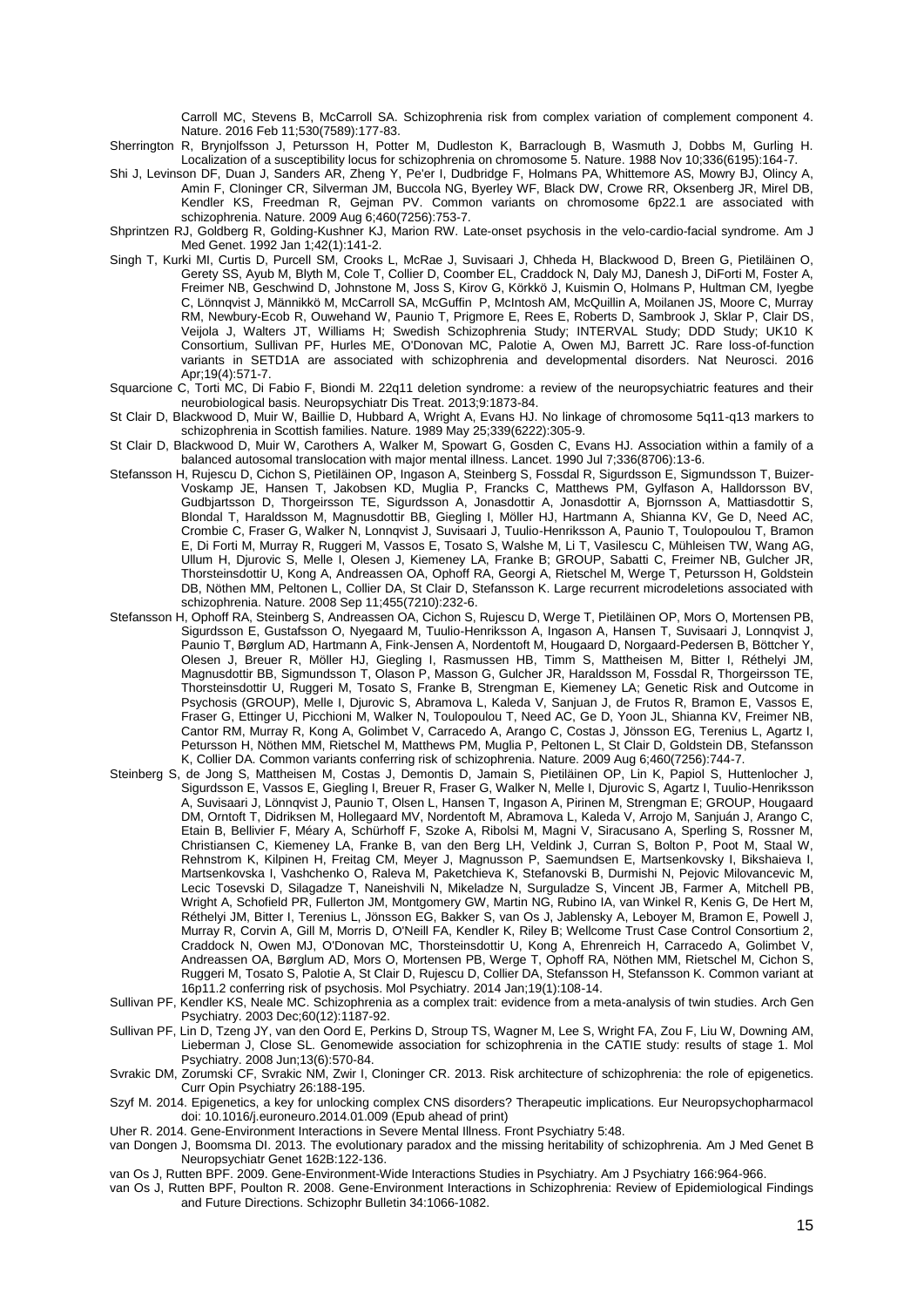van Winkel R, Stefanis NC, Myin-Germeys I. 2008. Psychosocial Stress and Psychosis. A Review of the Neurobiological Mechanisms and the Evidence for Gene-Stress Interaction. Schizophr Bulletin 34:1095-1105.

- Vacic V, McCarthy S, Malhotra D, Murray F, Chou HH, Peoples A, Makarov V, Yoon S, Bhandari A, Corominas R, Iakoucheva LM, Krastoshevsky O, Krause V, Larach-Walters V, Welsh DK, Craig D, Kelsoe JR, Gershon ES, Leal SM, Dell Aquila M, Morris DW, Gill M, Corvin A, Insel PA, McClellan J, King MC, Karayiorgou M, Levy DL, DeLisi LE, Sebat J. Duplications of the neuropeptide receptor gene VIPR2 confer significant risk for schizophrenia. Nature. 2011 Mar 24;471(7339):499-503.
- Vieland VJ, Walters KA, Lehner T, Azaro M, Tobin K, Huang Y, Brzustowicz LM. Revisiting schizophrenia linkage data in the NIMH Repository: reanalysis of regularized data across multiple studies. Am J Psychiatry. 2014 Mar;171(3):350-9.
- Walsh T, McClellan JM, McCarthy SE, Addington AM, Pierce SB, Cooper GM, Nord AS, Kusenda M, Malhotra D, Bhandari A, Stray SM, Rippey CF, Roccanova P, Makarov V, Lakshmi B, Findling RL, Sikich L, Stromberg T, Merriman B, Gogtay N, Butler P, Eckstrand K, Noory L, Gochman P, Long R, Chen Z, Davis S, Baker C, Eichler EE, Meltzer PS, Nelson SF, Singleton AB, Lee MK, Rapoport JL, King MC, Sebat J. Rare structural variants disrupt multiple genes in neurodevelopmental pathways in schizophrenia. Science. 2008 Apr 25;320(5875):539-43.
- Waterland RA, Jirtle RL. 2003. Transposable elements: targets for early nutritional effects on epigenetic gene regulation. Mol Cell Biol 23:5293-5300.
- Williams NM, Franke B, Mick E, Anney RJ, Freitag CM, Gill M, Thapar A, O'Donovan MC, Owen MJ, Holmans P, Kent L, Middleton F, Zhang-James Y, Liu L, Meyer J, Nguyen TT, Romanos J, Romanos M, Seitz C, Renner TJ, Walitza S, Warnke A, Palmason H, Buitelaar J, Rommelse N, Vasquez AA, Hawi Z, Langley K, Sergeant J, Steinhausen HC, Roeyers H, Biederman J, Zaharieva I, Hakonarson H, Elia J, Lionel AC, Crosbie J, Marshall CR, Schachar R, Scherer SW, Todorov A, Smalley SL, Loo S, Nelson S, Shtir C, Asherson P, Reif A, Lesch KP, Faraone SV. Genome-wide analysis of copy number variants in attention deficit hyperactivity disorder: the role of rare variants and duplications at 15q13.3. Am J Psychiatry. 2012 Feb;169(2):195-204.
- Wong AH, Gottesman II, Petronis A. Phenotypic differences in genetically identical organisms: the epigenetic perspective. Hum Mol Genet. 2005 Apr 15;14Spec No 1:R11-8.
- Wray NR, Gottesman II. Using summary data from the danish national registers to estimate heritabilities for schizophrenia, bipolar disorder, and major depressive disorder. Front Genet. 2012 Jul 2;3:118.
- Wray NR, Lee SH, Mehta D, Vinkhuyzen AA, Dudbridge F, Middeldorp CM. Research review: Polygenic methods and their application to psychiatric traits. J Child Psychol Psychiatry. 2014 Oct;55(10):1068-87.
- Xu B, Roos JL, Levy S, van Rensburg EJ, Gogos JA, Karayiorgou M. Strong association of de novo copy number mutations with sporadic schizophrenia. Nat Genet. 2008 Jul;40(7):880-5.
- Xu B, Roos JL, Dexheimer P, Boone B, Plummer B, Levy S, Gogos JA, Karayiorgou M. Exome sequencing supports a de novo mutational paradigm for schizophrenia. Nat Genet. 2011 Aug 7;43(9):864-8.
- Xu B, Ionita-Laza I, Roos JL, Boone B, Woodrick S, Sun Y, Levy S, Gogos JA, Karayiorgou M. De novo gene mutations highlight patterns of genetic and neural complexity in schizophrenia. Nat Genet. 2012 Dec;44(12):1365-9.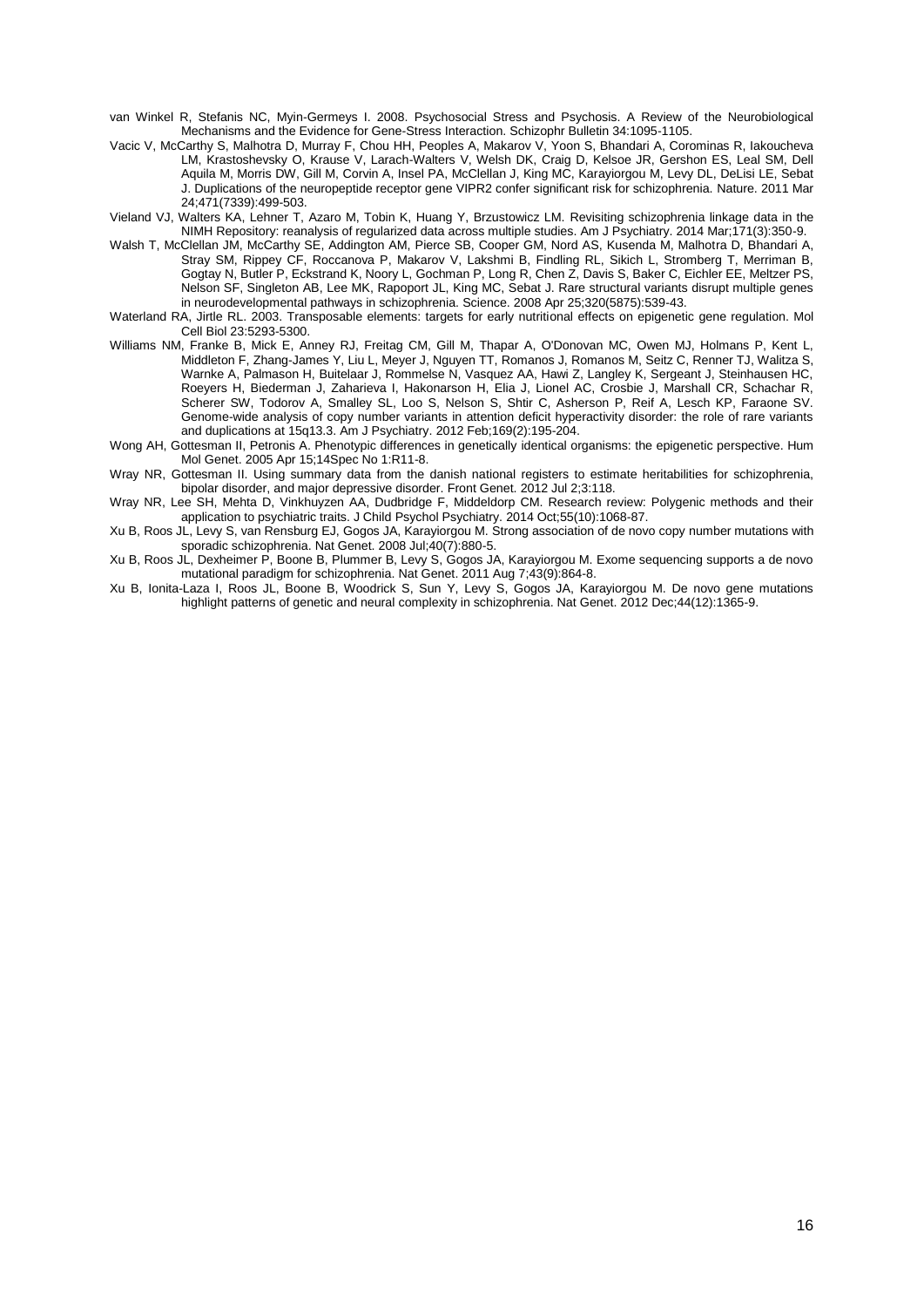

 $\overline{\mathcal{F}}$